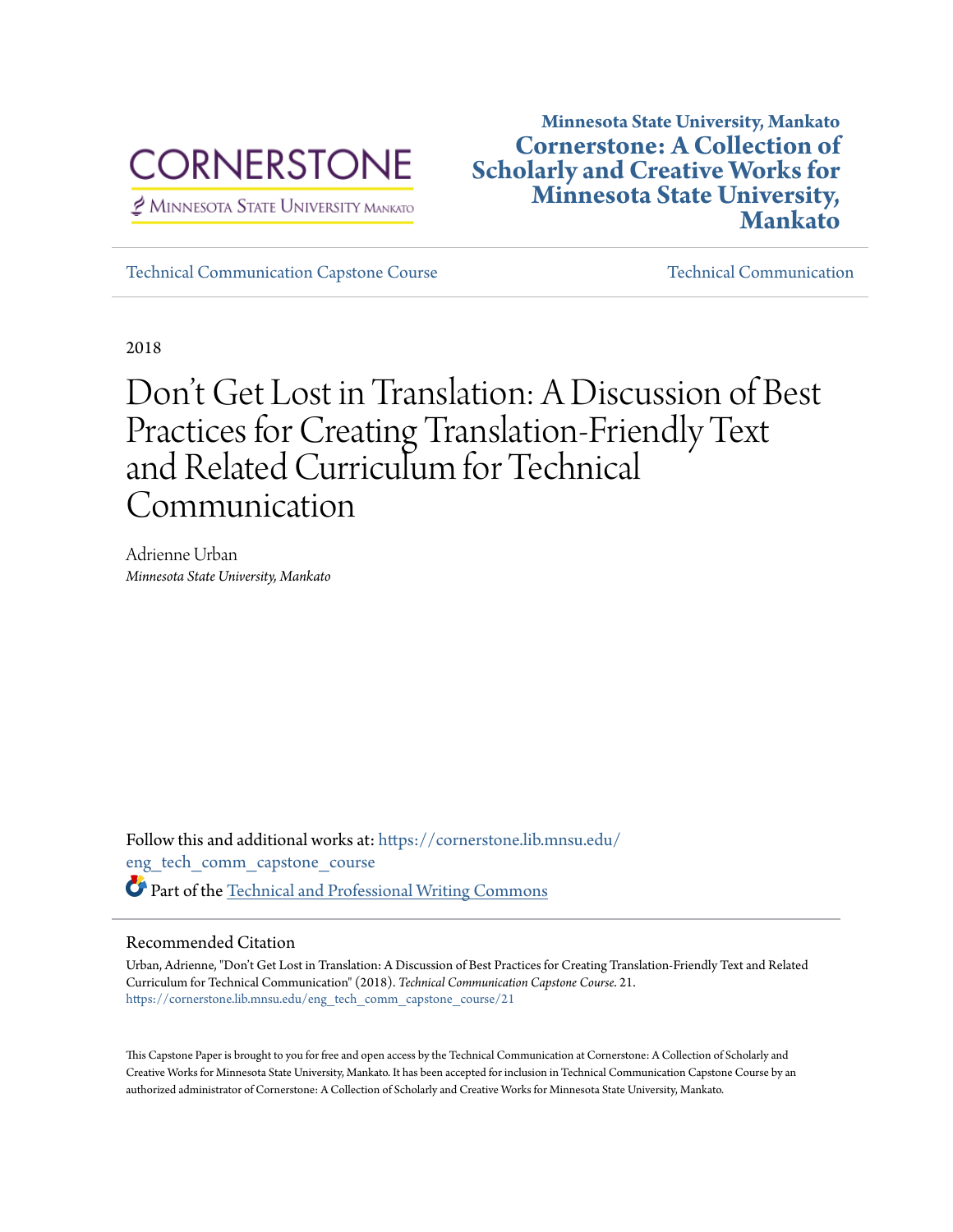Don't Get Lost in Translation: A Discussion of Best Practices for Creating

Translation-Friendly Text and Related Curriculum for Technical Communication

Adrienne Urban

Minnesota State University, Mankato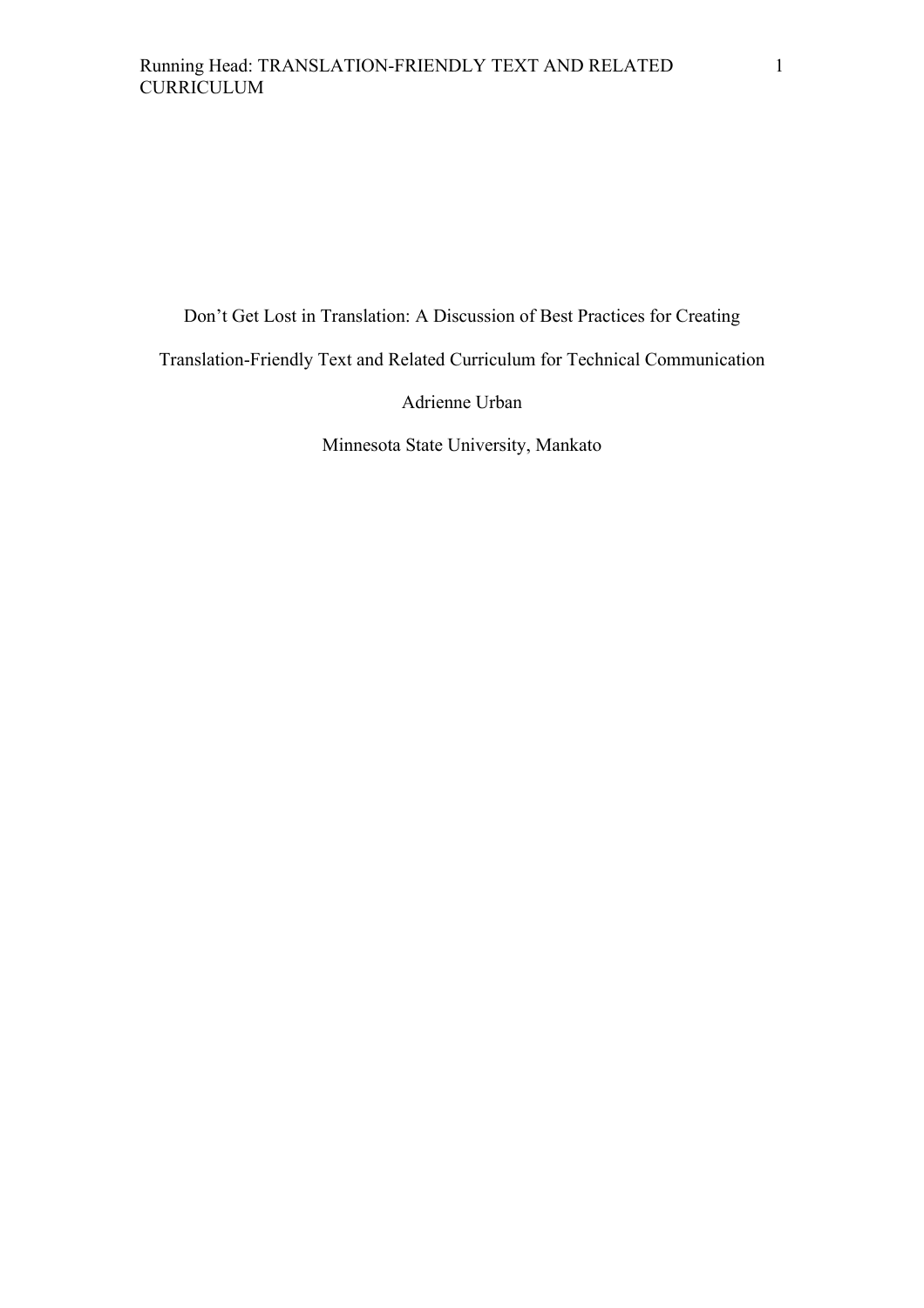# Abstract

Within global companies, a single source document, created by a technical communicator, is often translated into more than twenty-six languages. Simple modifications to semantics and style that are incorporated upfront in the source document can save multinational companies who rely on translations vast quantities of time, money, and labor. However, the perception of English as the lingua franca has led technical communication programs to discount the importance of teaching students to write for translation. In order to address this issue, institutions of higher learning should consider revising their technical communication programs to include a writing-for-translation component. Moreover, comprehensive sources need to be made available to those already immersed in the field. This project seeks to address the above gaps by sharing strategies for integrating aspects of translation into technical communication curriculum as well as a comprehensive list of best practices for writing for translation.

*Keywords:* best practices, cross-functional collaboration, curriculum, globalization, writing for translation, technical communication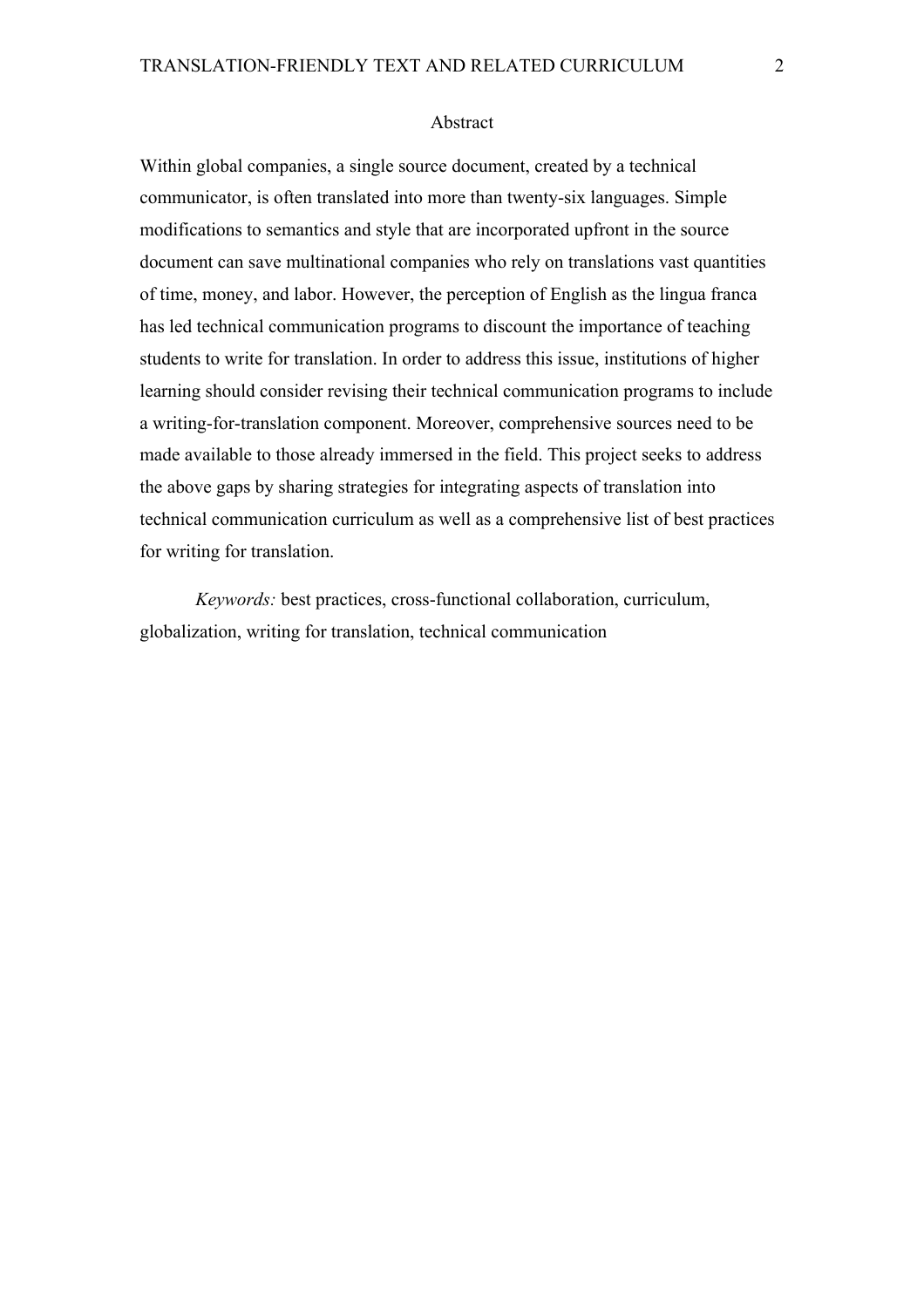# Don't Get Lost in Translation: A Discussion of Best Practices for Creating Translation-Friendly Text and Related Curriculum for Technical Communication

## **Introduction**

Technical communicators continually strive to make information digestible and accessible to target audiences. However, they often overlook their most immediate audience: the translator. Within global companies, a single source document, created by a technical communicator, is often translated into upwards of twenty-six languages. Each translation process is fraught with stumbling blocks—many of which can be eliminated upfront. By making simple modifications to semantics and style in this central source document, technical communicators can accommodate translators, international audiences, and companies at large.

Timothy Weiss (1995) found that translators cited source texts that were not written with translation in mind as their most substantial obstacle. As translation expert Klaus Schubert points out, the source document is "the strongest controlling influence in translation" (2009, p. 27). Yet technical communicators remain largely unaware that their source document steers the entire translation process (Schubert, 2009). Steven Iverson (2002) of the American Translators Association implores technical writers to think of translation as an extension of writing as opposed to a separate endeavor or a mere afterthought.

Uninformed writing and a lack of communication between technical communicators and translators can cause unnecessary delays and rack up unnecessary costs (Eriksson, 2005; Spyridakis, Holmback, & Shubert, 1997). Applying translation-friendly practices also decreases the incidence of errors (Eriksson, 2005). Flawed documentation can pose safety hazards, resulting in a whole host of legal problems, raising costs, and damaging public perception far into the future (Lipus, 2006). Batova (2015) argues that technical texts can directly influence a customer's health and safety; and therefore translators—and by proxy technical communicators—have a "legal duty of care" to create clear translations (p. 225). Compounding this, inadequate product documentation can lead to rejection of the product in the overseas market (Lipus, 2006). As Byrne (2006) reminds us, user expectations remain the same whether a document is a translation or an original.

In addition, documents intended solely for domestic distribution can also benefit from the adoption of translation-friendly practices. This stems from the fact that a significant proportion of the domestic audience does not speak English as a first language. The United States Census Bureau's 2016 American Community Survey revealed that 21%, or more than one-fifth, of Americans do not speak English at home. Although the majority of these individuals are fluent in English, they face the same difficulties translators encounter when it comes to grammar and terminology. These difficulties arise because "second language readers tend to perceive target language text in terms of native language syntactic structure" (Barnett, 1989, p. 61). In summary, practices intended to accommodate the translator and the international audience are also pertinent when it comes to a considerable portion of the domestic audience.

Even if companies aren't already translating their documentation, the transition might be just over the horizon. Currently, 90% of all professionally translated work relates to technical documentation and the translation industry is set to grow 18% through 2026, making it the fourth fastest-growing industry in the US (Depalma, Stewart, Lommel, & Pielmeier, 2017; Kingscott, 2002; USDOL Bureau of Labor Statistics, 2017).

Meanwhile, recent survey results indicate that the fields of technical communication and translation are already converging. Gnecchi's 2011 survey of 88 North American technical writers revealed that 32% work in a combination of the translation and the technical communication fields (Gnecchi, Maylath, Mousten, Scarpa, & Vandepitte, 2011).

Though writing for translation is clearly becoming a vital component in the technical communicator's toolbox, the technical communication field does not devote a sufficient amount of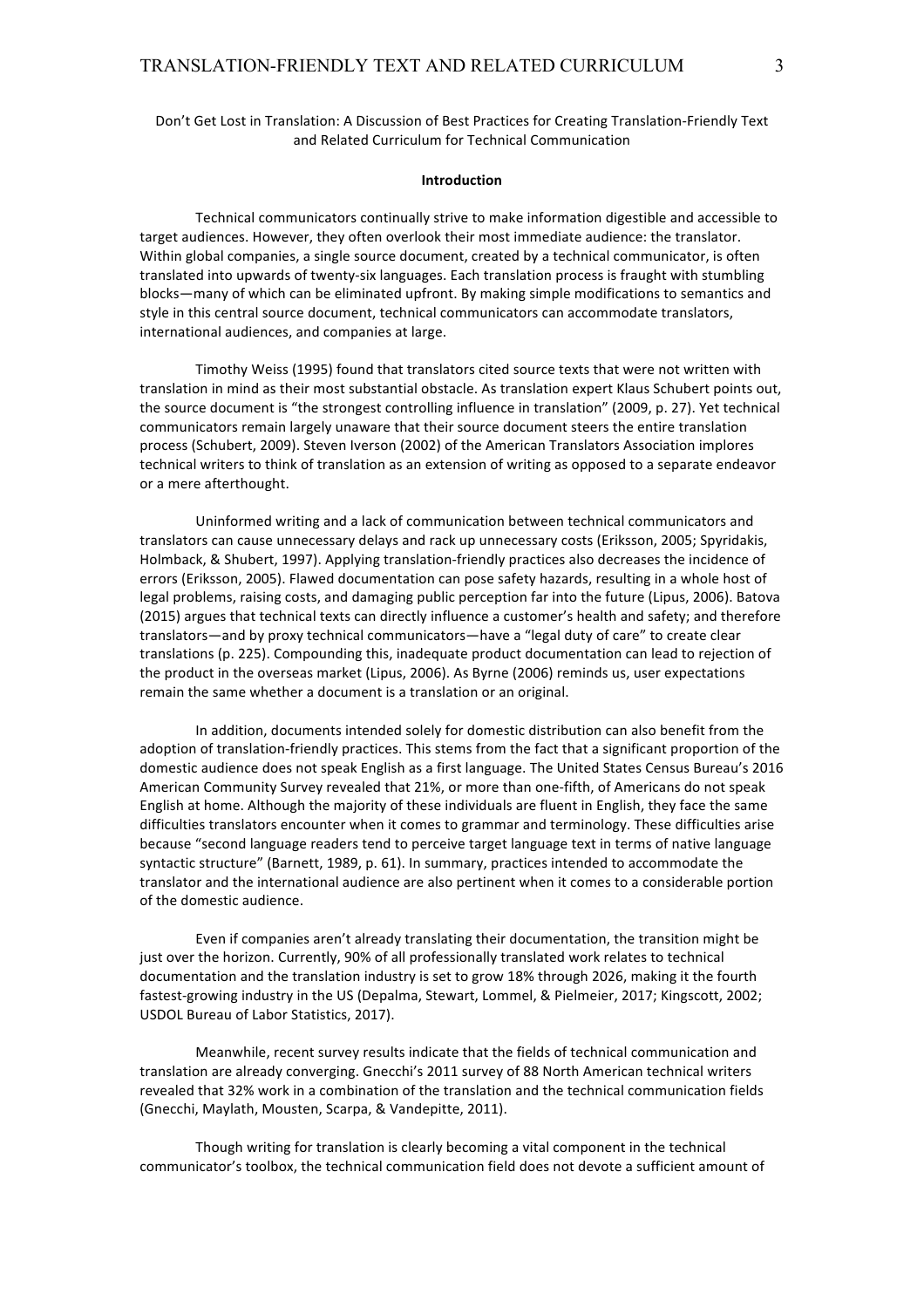space to the study of such knowledge. Even highly respected sources largely ignore the issue or merely mention it in passing (Thrush, 1993).

Flammia (2005) conducted a brief review of leading textbooks in intercultural communication (*Intercultural Competence*, *Experiencing Intercultural Communication*, *Intercultural Communication*, and *Communication Between Cultures*) and discovered that none include chapters on written communication. A corresponding review of technical communication textbooks, also conducted by Flammia (2005), reveals that the majority of texts rarely mention or incorporate aspects of intercultural communication—let alone specifically discuss writing for translation. Notable exceptions include Hoft's *International Technical Communication*, Bosley's *Global Contexts*, Andrew's Technical Communication in the Global Community, and Varner and Beamer's Intercultural *Communication in the Global Workplace* (Flammia, 2005).

Moreover, few academic programs feature writing for translation courses or curriculum. In their 2013 study, Lisa Meloncon and Sandy Henschel found that only nine percent of 65 undergraduate technical communication and professional writing programs in the United States required a course in intercultural or global communication. Perhaps more significantly, only 18% of those programs offered electives that fell into this category (Meloncon & Henschel, 2013).

In addition, a 2011 survey indicates that 47% of North American technical writers' formal education did not include courses or instruction in translation or preparing technical documents for translation (Gnecchi et al.). As Gnecchi notes, "One can see that academic programs in North America have not fully provided the interdisciplinary instruction or cross-training that current professionals find necessary or desirable" (2011, p. 174).

Recent studies (Batova, 2015; Flammia, 2005; Gnecchi et al., 2011; Maylath, 1997; Maylath & Thrush, 2000; Starke-Meyerring, Duin & Palvetzian, 2007; and Thrush, 1993) have argued that technical communication programs should revise their curriculum to include a writing-for-translation component. However, these studies fail to provide the guidance necessary to make this shift.

This article seeks to address these gaps by sharing strategies for integrating aspects of translation into technical communication curriculum through courses, assignment sequences, and partnerships as well as a comprehensive list of best practices for writing for translation, spanning five categories: grammar, sentence structure, terminology management, controlled language systems, and collaboration.

#### **Best Practices for Writing for Translation**

If your company is global, chances are your documents will be translated down the line. However, the translation process is often hindered by the fact that the translators are rarely considered part of the audience. The resources included in this section provide an overview of different approaches that can help technical communicators help translators. In short, they answer the question: What are the best practices for creating translation-friendly text?

#### **Grammar**

The translation process is full of stumbling blocks as many grammatical structures in English can be misleading. Prior research (e.g., Barnett, 1989; Crum, 1991; Eriksson, 2005; Flint, Van Slyke, Starke-Meyerring & Thompson, 1999; Haara, 1998; Hoft, 1995; Kaynak & Herbig, 2013; Maaks, 2003; Maylath, 1997; and Spyridakis, Holmback, & Shubert, 1997) synthesizes information from multiple sources to provide a host of practical solutions to common grammar issues that professional communicators may encounter when writing for translation.

A very broad net has been cast to obtain these recommendations. Furthermore, the following guidelines have been pieced together from reliable sources, whose credibility is reinforced by numerous concurrent articles. Many of the authors of these articles are technical communication experts and a substantial number also have extensive translation experience. Please refer to the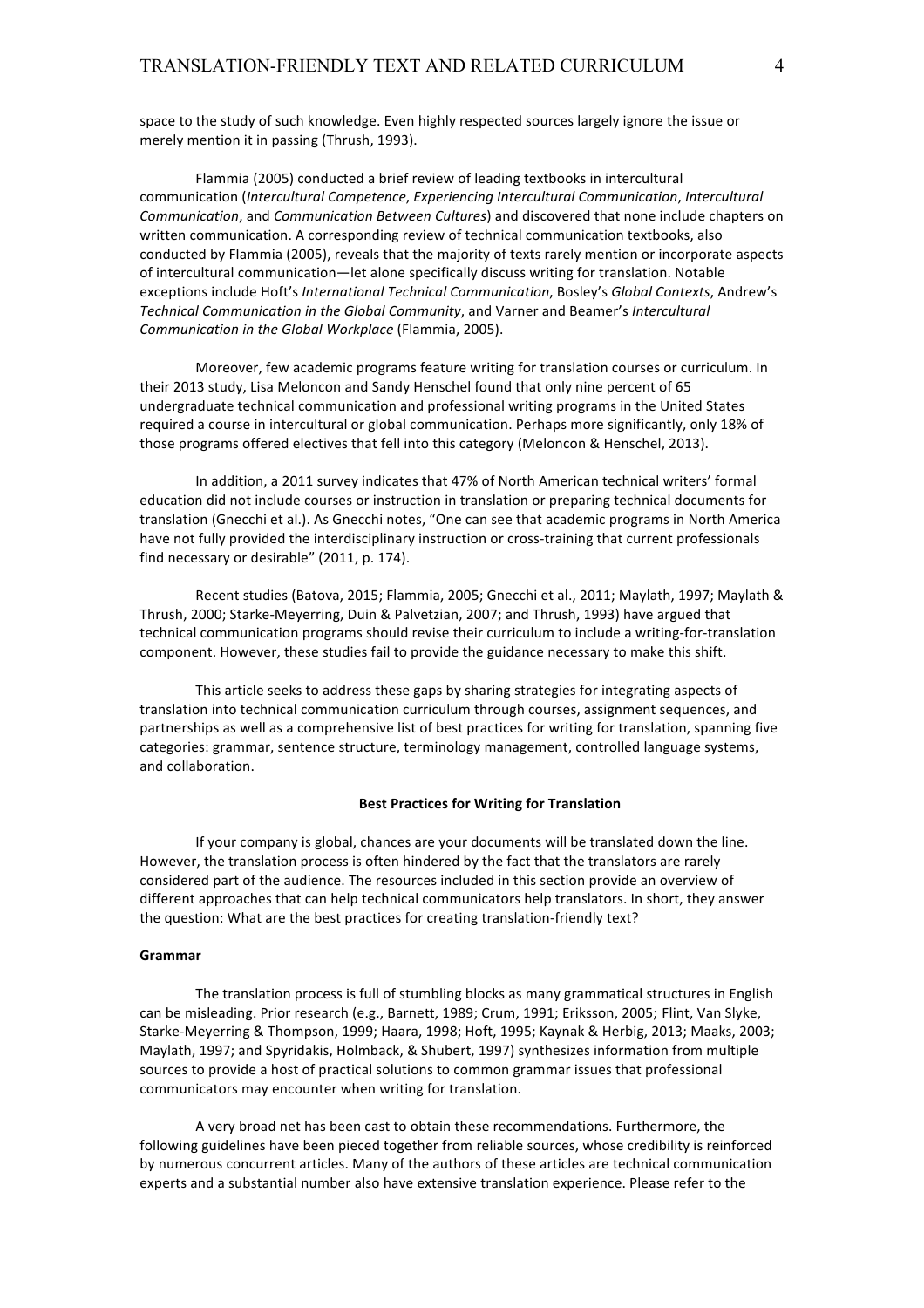appendix for a complete catalogue of the writing-for-translation guidelines that follow.

#### **Include function words.**

Translators are typically non-native speakers and readers of English. As such, translators rely more heavily on function words such as articles (a, an, the), prepositions (to, in, after, on), conjunctions (but, that, when, than), and pronouns (he, she, them, it) than native speakers (Barnett, 1989). Function words provide important grammatical cues to non-native speakers and help clarify the intent of the sentence (Flint et al., 1999; Maylath, 1997). Meanwhile, native-speaking technical writers tend to omit these function words (Crum, 1991). As a result, technical writers should make a concerted effort to include the types of words that appear in Table 1 below.

*Replace: Go to main menu. With:* Go to **the** main menu.

| Table 1                       |                       |                                   |                      |  |
|-------------------------------|-----------------------|-----------------------------------|----------------------|--|
| <b>Include Function Words</b> |                       |                                   |                      |  |
| <b>Parts of Speech</b>        | Such as               | <b>Example</b>                    | <b>Referenced in</b> |  |
| <b>Articles</b>               | a, an, the            | Go to [the] main menu.            | (Flint et al., 1999) |  |
| <b>Prepositions</b>           | to, in, after, on     | It will be available [on] Friday. | (Flint et al., 1999) |  |
| <b>Conjunctions</b>           | but, that, when, than | The class [that] he took.         | (Maylath, 1997)      |  |
| <b>Pronouns</b>               | he, she, them, it     | [Do you] want to contact us?      | (Flint et al., 1999) |  |

#### Avoid the following words and phrases.

Technical communicators writing for translation should try to avoid invisible plurals, gerunds, phrasal verbs, helping verbs, and shifts in number. Please see Table 2 for a condensed list of related examples. 

#### *Invisible plurals.*

In English, adjectives that describe a noun are always written in the singular form even if there is more than one of them (Hoft, 1995). Consequently, it is often not clear whether the first word is singular or plural (Globalme, 2011). For example, "program settings" can be interpreted in two distinct ways: 1) the separate settings for a single program or 2) the settings for multiple programs. It is particularly important that individuals working on Spanish documents are able to reach the correct conclusion as these translators must ultimately reconstruct the phrase as a preposition (The Translation Company, 2011). For clarification purposes, identify the exact number of programs early on in the document (Hoft, 1995).

#### *Replace: program settings*

*With: the six separate settings for the program OR the individual settings for each program* 

#### *Gerunds.*

Also, avoid the use of gerunds as they don't exist in many languages (Maaks, 2003). Gerunds are verbs with -ing added to make a noun phrase such as starting, setting, or running (Haara, 1998). For example, "running" can be quite confusing because it can function as either a verb as in "The program is running," or a noun as in "Running burns lots of calories," or even "She is afraid of running out of time." The translator may have trouble determining which part of speech the -ing term is functioning as, and they can easily miss the fact that in many instances  $-$ ing words actually act as a noun and should therefore be translated as such. Sentences containing gerunds can be reconstructed by substituting an infinitive (to + base form of a verb) construction as seen below (Maylath, 2007).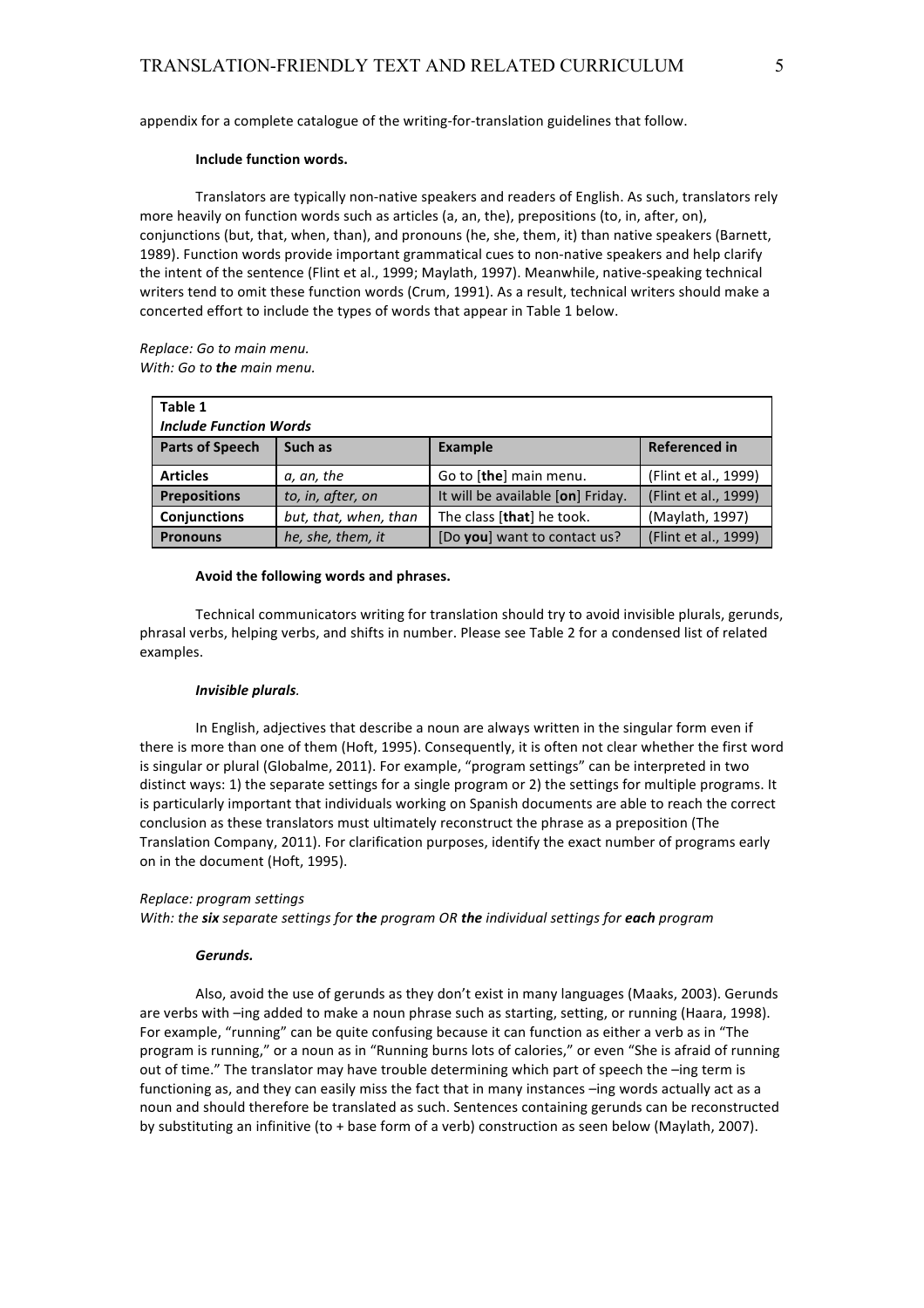*Replace:* **Setting** the timer is important. *With: It is important to set the timer.* 

#### *Phrasal verbs.*

Writers should also avoid phrasal verbs as they can obscure the meaning of the document for translators (Crum, 1991). Phrasal verbs combine a verb with either an adverb or a preposition to form a new meaning. Examples of phrasal verbs include shut off, hook up, and hold on. Phrasal verbs are difficult for non-native speakers to comprehend because of their idiomatic nature (Thrush, 2001). That is, their meaning rarely has any correlation with the meaning of the individual words. Essentially, phrasal verbs are difficult to decipher and often aggravating to translate.

*Replace: hook up With: connect*

#### *Helping verbs.*

Haara (1998) and Maaks (2003) acknowledge that helping verbs also create a conundrum for translators. Helping verbs include words such as might, can, could, should, may, and would, which among other things are used to convey a wide variety of moods and states related to permission, possibility, and politeness. Although they are primarily used in technical writing to soften requests, helping verbs often remain ambiguous, and it is perhaps best to use more straightforward language in order to express requirements (Maaks, 2003).

*Replace:* might want to, may want to consider, should *With: must, need to, we recommend, or the company suggests* 

#### **Shifts** in number.

An illogical shift in number occurs when a writer fluctuates between a singular and a plural pronoun in separate references to the same subject (Maylath, 1997). For example: If **someone** (singular) wants to open the file, they (plural) must . . . While the translator may be able to determine which one to use from context, keeping the pronouns consistent ensures the text is coherent and that subjects and verbs agree throughout the document.

*Replace: Croatia is the newest member of the European Union. In order to join they had ... With:* Croatia is the newest member of the European Union. In order to join it had ...

| Table 2<br>Avoid the Following Types of Words and Phrases |                                                                                                                 |                                 |  |
|-----------------------------------------------------------|-----------------------------------------------------------------------------------------------------------------|---------------------------------|--|
| <b>Words/Phrases</b>                                      | <b>Example</b>                                                                                                  | <b>Referenced in</b>            |  |
| <b>Invisible Plurals</b>                                  | $\infty$<br>program settings<br>⊻<br>the six separate settings for the program                                  | (Haara, 1998)                   |  |
| Gerunds                                                   | $\circledcirc$<br><b>Setting</b> the timer is important.<br>☑<br>It is important to set the timer.              | (Haara, 1998;<br>Maylath, 1997) |  |
| <b>Phrasal Verbs</b>                                      | $\infty$<br>shut off<br>$\sqrt{}$<br>stop                                                                       | (Thrush, 2001)                  |  |
| <b>Helping Verbs</b>                                      | $\circledcirc$<br>You <b>may</b> want to consider<br>$\triangledown$<br>We recommend $\ldots$                   | (Haara, 1998;<br>Maaks, 2003)   |  |
| Shifts in<br><b>Number</b>                                | $\circ$<br><b>Croatia</b> is the new member. <b>They</b> had<br>∣√∣<br><b>Croatia</b> is the new member. It had | (Maylath, 1997)                 |  |

Avoid these figures of speech and forms of expression.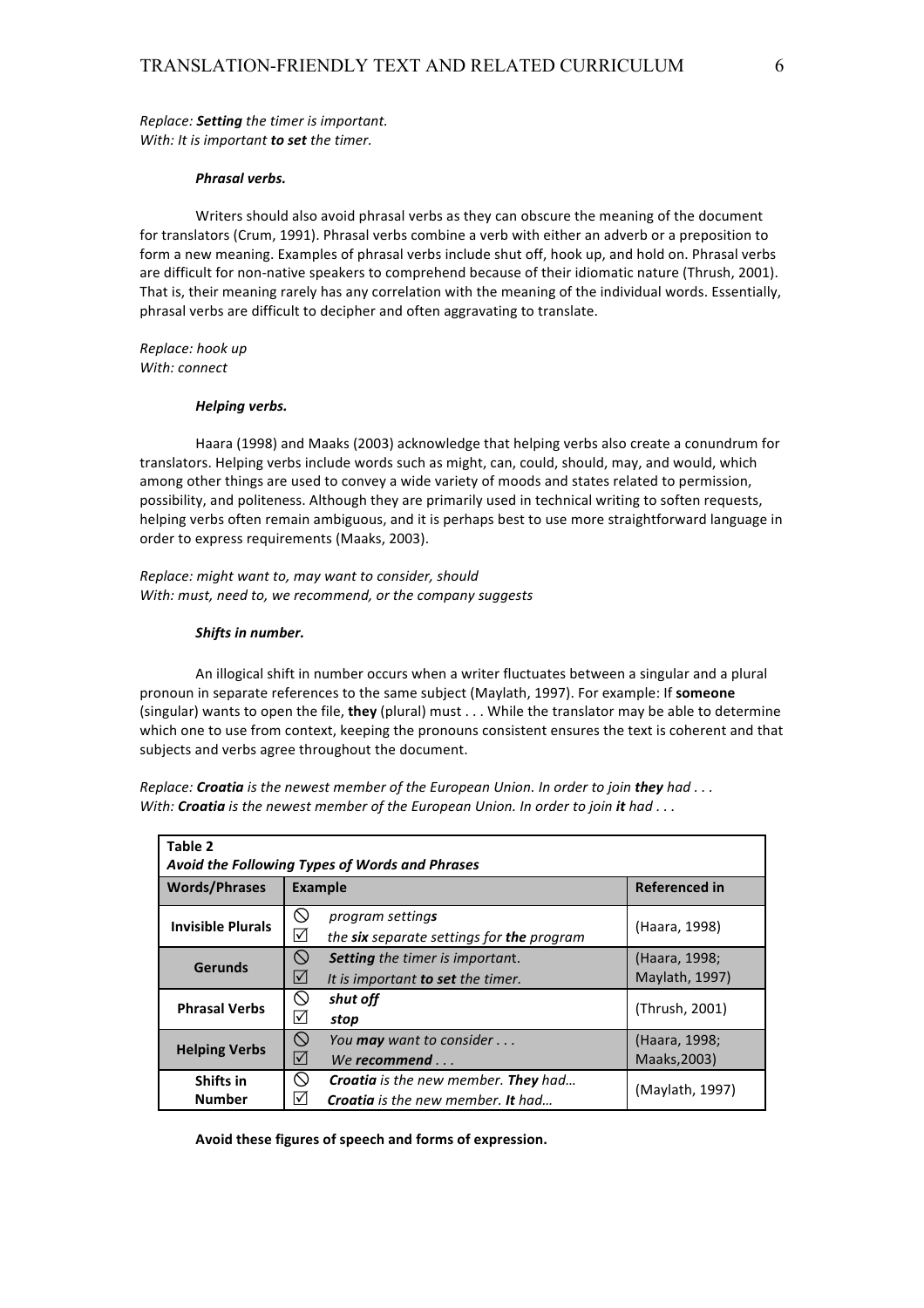Practitioners overwhelmingly agree that metaphors, idioms, comparatives, and superlatives should be avoided (Flint et al., 1999; Haara, 1998; Maylath, 1997). Please see Table 3 for specific examples.

#### *Metaphors.*

Metaphors are replacement terms used in order to suggest a likeness or analogy. Metaphors include terms like "table leg" or "foot of the stairs," but they also extend to expressions such as "websites are vehicles" and "time is money." Typically, metaphors are used to clarify complex ideas. However, they can have an adverse effect on translation. Flint et al. (1999) and Haara (1998) agree that metaphors should be kept to a minimum due to the fact that they often take extra time to translate. Translating metaphors requires additional time because translators may need to confirm what is being referred to and then reformulate it in a new way that makes sense to their target audience (MTM Linguasoft, 2015).

# *Replace:* Attach the **table** leg. *With: Attach Part A.*

#### *Idioms.*

Maylath (1997) stresses that idioms such as spill the beans/reveal a secret; drop in the bucket/an insignificant amount; blow a fuse/erupt in anger; and piece of cake/easy can also be time-consuming if not impossible to translate. Since idioms are learned through contact and context, their message is often unclear to translators and their audiences (MTM Linguasoft, 2015).

Although an idiom's equivalent may exist in the target language, chances are that the language used to convey the idea isn't exactly the same. For example, the English idiom "kick the bucket" appears in French as "to break one's pipe" and in Spanish as "to stretch your leg" (BMJ Opinion, 2012). The association between these phrases is not evident as they each incorporate vastly different terminology. Additionally, translating these phrases into English does not make it any easier to infer the idioms' meaning. If someone told you that their neighbor had recently "broken his pipe" you might take it literally and be left with little, if any, insight into the actual meaning. Try and curtail the use of idioms by replacing them with more straightforward approximations.

*Replace: In order to complete the project, you must stay on the ball. With: In order to complete the project, you must be efficient.* 

#### *Comparatives and superlatives.*

Writers should also be wary of using comparatives and superlatives due to the fact that in certain countries it is illegal to claim something is the best without proof (Haara, 1998). Comparative advertising is outlawed everywhere from Germany to Italy (Kaynak & Herbig, 2013). In China, using superlatives in ads or documents can result in significant fines ranging from \$30,000 to \$160,000 (Jie, 2015). Instead of relying on comparatives and superlatives, try emphasizing the longevity or popularity of the brand instead.

| Table 3<br>Avoid the Following Figures of Speech and Forms of Expression |                                         |                      |  |
|--------------------------------------------------------------------------|-----------------------------------------|----------------------|--|
| <b>Expressions</b>                                                       | <b>Referenced in</b><br>Example         |                      |  |
| <b>Metaphor</b>                                                          | Attach the <b>table leg</b> .<br>$\sim$ | (Flint et al., 1999; |  |
|                                                                          | Ⅳ<br>Attach part A.                     | Haara, 1998)         |  |
| Idiom                                                                    | Stay on the ball.                       | (Maylath, 1997)      |  |

*Replace: ABC Product is the best! It is better than XYZ product. With:* For # years, ABC Product has been the product of choice for over 20,000 users.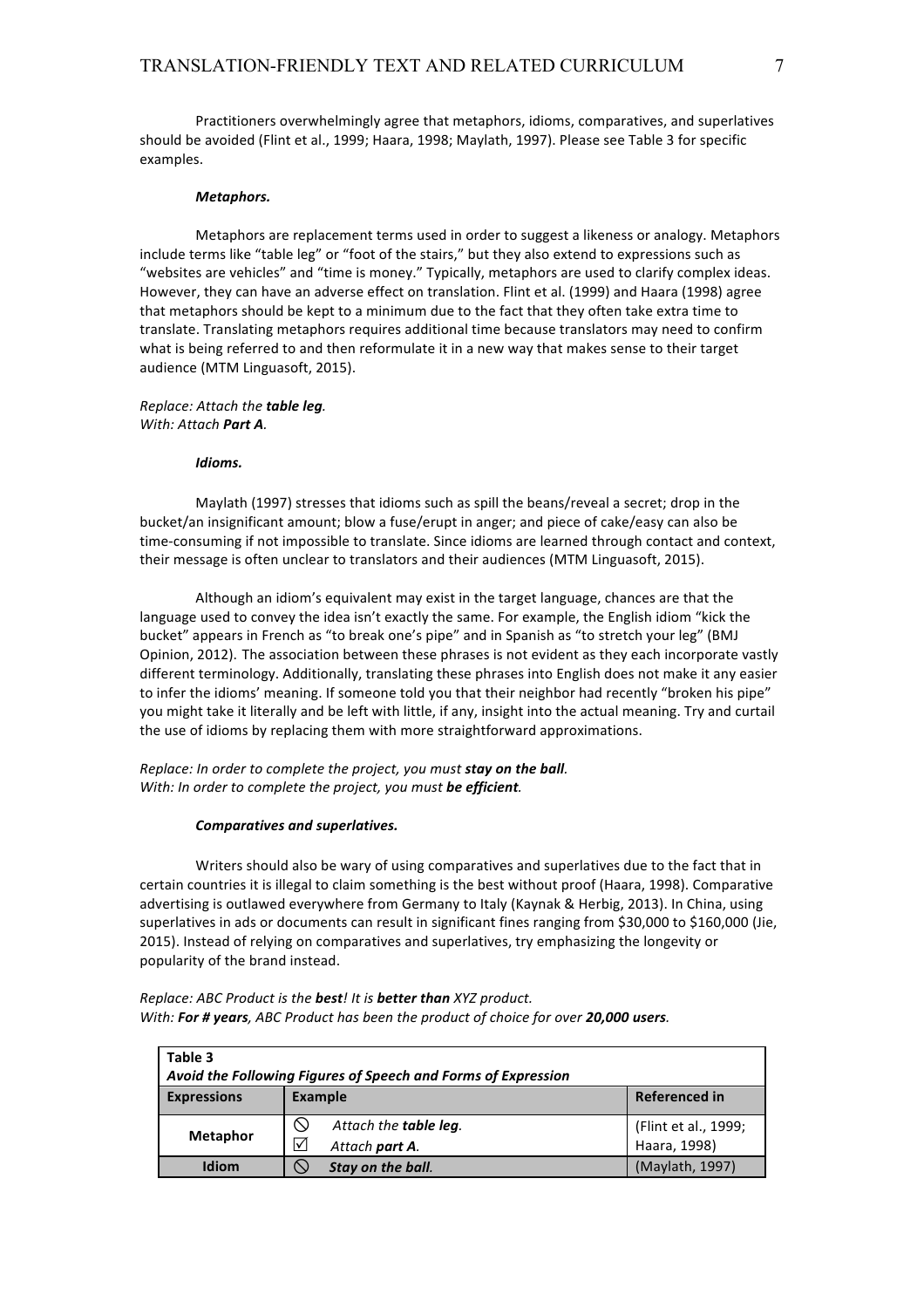|                    | Be efficient.                                 |               |
|--------------------|-----------------------------------------------|---------------|
| Comparative        | better than                                   | (Haara, 1998) |
|                    | Since 1950, XYZ has served 1 million users.   |               |
| <b>Superlative</b> | the best                                      | (Haara, 1998) |
|                    | (Same as above. Stress longevity/popularity.) |               |

# **Sentence Structure**

Sentence structure entails everything from clauses to conditionals. Paying close attention to these elements will improve the clarity and coherence of the source document as well as the any successive translations generated from that document.

#### **Avoid ambiguous sentence structures.**

Adams, Austin, and Taylor (1999) recommend that writers avoid ambiguous sentence structures. Other authors provide more explicit examples of what ambiguous sentence structures might entail. Refer to Table 4 for a summary of which sentence structures to avoid.

### *If . . . statements & when . . . statements.*

Hoft (1995) suggests using "if . . . statements" and "when . . . statements" with precision. These two structures are not interchangeable and should each be used in very distinct circumstances. Only use "if" whenever the event depends on another event, and only use "when" in cases where the event is inevitable (Hoft, 1995).

*Replace: If you see the popup window, select yes. With:* When you see the popup window, select yes.

#### *Dependent clauses.*

Maylath (1997) suggests avoiding dependent clauses or sentences that cannot stand alone. Dependent clauses can be identified by the fact that the two sentences begin with or are joined by subordinating conjunctions (after, although, as, because, if, once, since, that, though, till, unless, until, when, whenever, where, while) or relative pronouns (that, what, which, who, whoever, whom, whose). Although a dependent clause (such as this one) contains a subject and a verb, it cannot stand on its own as a complete thought. This can be easily remedied by removing the subordinating conjunction or relative pronoun and reformulating the sentence as two separate sentences.

# *Replace: Pull the lever, which is located on the upper left-hand side. With: Pull the lever. The lever is located on the upper left-hand side.*

#### **Passive voice.**

The use of passive voice is generally discouraged in technical writing. However, it is especially important to avoid it when writing for translation. Both Flint et al. (1999) and Spyridakis et al., (1997) note that passive voice can make the subject of the sentence unclear. However, the problems with passive voice go much deeper, and its use presents the translator with a number of unique challenges. 

Passive voice is structurally difficult to translate in languages such as Mandarin Chinese and is reserved for rare occasions in languages such as Spanish (One Hour Translation, 2014; The Translation Company, 2011). In cases such as these, translators must painstakingly recast the entire document in active voice before attempting the translation (One Hour Translation, 2014). Translators who skip this step risk producing a document that is unnatural sounding in their target language orworse yet—has objects and verbs out of place (One Hour Translation, 2014). If you must use passive voice, make sure to identify the actor (MTM Linguasoft, 2015). For translations into certain languages,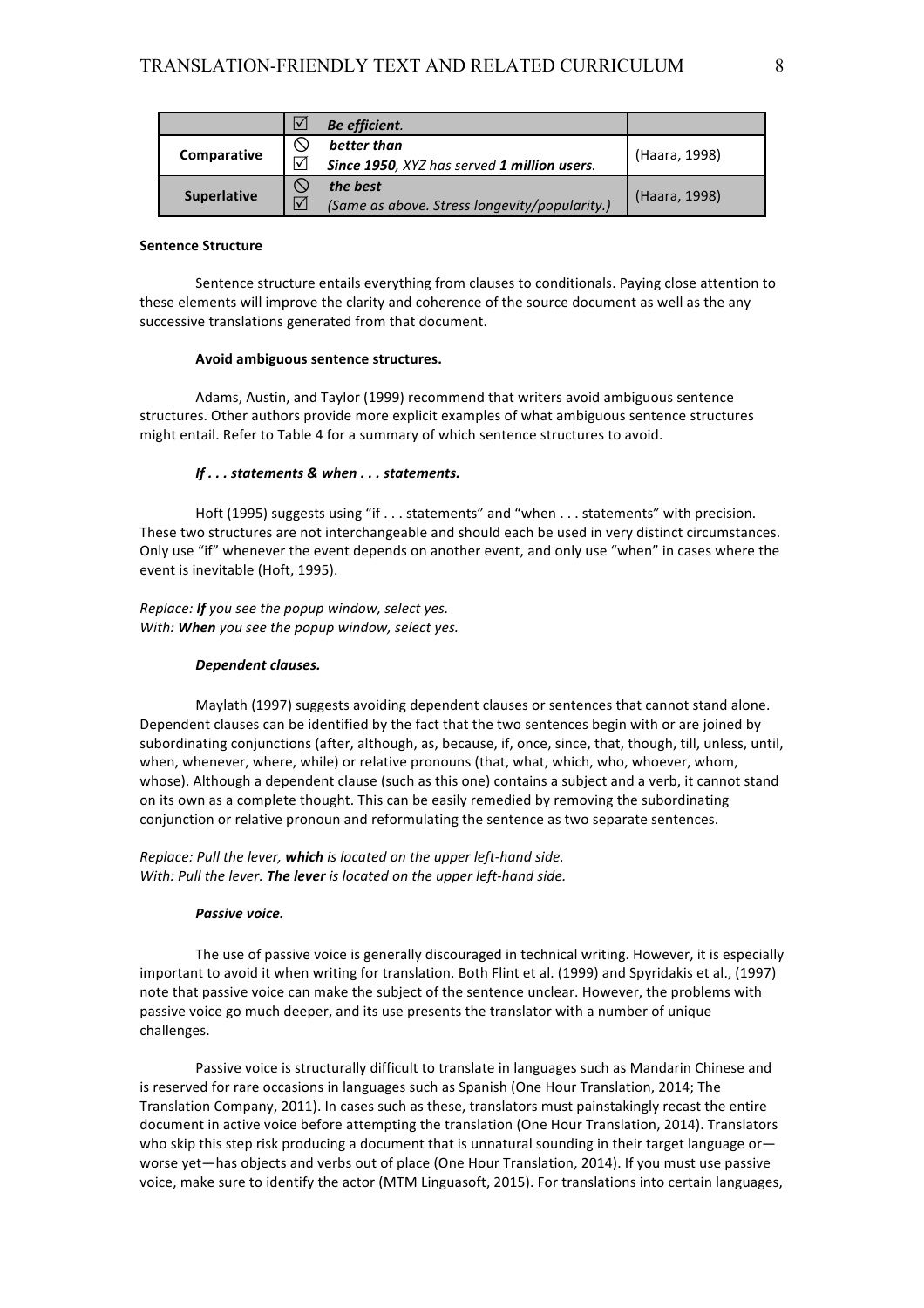such as Spanish, the addition of a reflexive verb (yourself, herself, himself, itself, myself) can also be valuable to those trying to convert it into the target language (MTM Linguasoft, 2015).

# *Replace: The letter was written by the CEO. With:* The CEO wrote the letter [himself].

| Table 4                                    |                                                                                                    |                                                  |  |
|--------------------------------------------|----------------------------------------------------------------------------------------------------|--------------------------------------------------|--|
| <b>Avoid Ambiguous Sentence Structures</b> |                                                                                                    |                                                  |  |
| <b>Structures</b>                          | <b>Example</b>                                                                                     | <b>Referenced in</b>                             |  |
| If vs. When<br><b>Statements</b>           | If you see the popup, (depends on other event)<br>When you see the popup, (inevitable)             | (Hoft, 1995)                                     |  |
| <b>Dependent</b><br><b>Clauses</b>         | Pull the lever, which is located<br>$\infty$<br>$\sqrt{ }$<br>Pull the lever. The lever is located | (Maylath, 1997)                                  |  |
| <b>Passive Voice</b>                       | The letter was written by the CEO.<br>$\mathcal{W}$<br>The CEO wrote the letter [himself].         | (Flint et al., 1999;<br>Spyridakis et al., 1997) |  |

### **Terminology Management**

Many practitioners, including Eriksson (2005), Haara (1998), Maylath (1997), and Spyridakis et al. (1997) stress the importance of terminology management. Terminology management involves collecting, describing, updating, and distributing databases of terms (Perälä, 2014).

When it comes to terminology management, consistency is key. As Batova (2015) reminds us, translation tends to be outsourced and different translators may work on various documents belonging to the same project. Teams of translators may also work on a document over a period of years, using a single database. Therefore, the wording chosen by one member will be immediately available to all members, spreading both good and bad translations (Schubert, 2012).

Perälä (2014) suggests that inconsistencies can even negatively impact domestic branding efforts. Creating guidelines for the words and phrases your company uses allows you to maintain continuity across both individual documents and the organization as a whole.

#### **Glossaries.**

Different practitioners seem to have different ways of sharing their terminology management documents. Haara (1998) subscribes to the idea that glossaries should be included in the footnote area of the page for easy access. Eriksson (2005) takes this idea a step further, saying that technical writers should define all terminology in an online database that can be updated based on feedback from translators. Eriksson's more recent advice is perhaps more relevant as a growing number of companies move their terminology databases online.

Eriksson's assessment brings attention to the fact that the translation and writing process are often ongoing and that terminology management should be maintained throughout the product cycle (2005). Ideally, terminology updates should be put into effect at the beginning and end of a product cycle (Perälä, 2014). Thereafter, additional terms can be added at predetermined intervals of every three months or so rather than every single time a new term is approved (Perälä, 2014). In any case, Perälä (2014) cautions that terms should be clearly defined from the outset of a project. In addition, updates to glossaries should be orchestrated by a single designated party (Perälä, 2014).

#### Avoid or define the following terms.

In order to accommodate translators, technical communicators should remove acronyms, synonyms, homographs, and homophones from their writing. In cases where this is not possible, these terms should be defined in a glossary, shared with the translator. Please see Table 5 for additional examples of terms that should be used with care.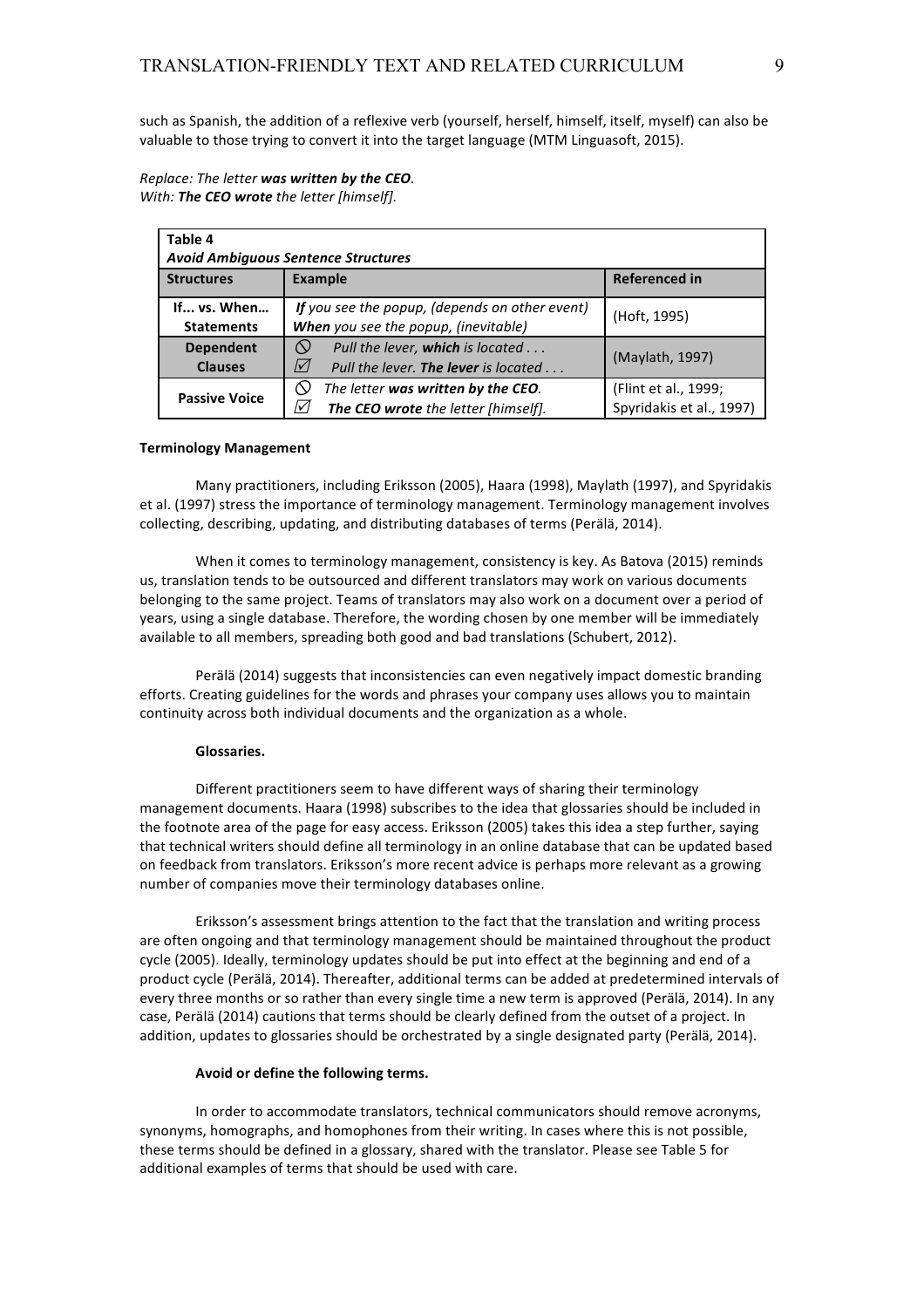#### *Acronyms.*

Acronyms can pose problems for translators, namely because different versions of the same acronym often exist (Haara, 1998). Acronym Finder, an online repository of such terms, has 135 possible definitions listed under PDA alone ("PDA," 2018). UCLA stands for University Center for Learning Assistance as well as University of California at Los Angeles ("UCLA," 2018). FIFA is short for Fédération Internationale de Football Association, but can also refer to Fertilizer Industry Federation of Australia ("FIFA," 2018). Acronyms may also vary between countries (Hoft, 1995). In the English-speaking sphere the World Health Organization is known as WHO. Meanwhile, in French it is referred to as Organisation Mondiale de la Santé or OMS (Hoft, 1995). Accordingly, Maylath (1997) suggests avoiding acronyms altogether. However, Hoft (1995) states that writers should instead invest their time in defining acronyms throughout the text as well as compiling a list or glossary of acronyms to be shared with the translator.

*Replace: NATO*

*With: North Atlantic Treaty Organization (NATO)*

#### *Synonyms.*

Eriksson (2005) emphasizes the importance of sticking to a single term and cautions against the use of synonyms. That is, different terms, such as "adolescents" and "youth," referring to the same thing (Hoft, 1995). Although it may seem restrictive or repetitive to favor a single term, this practice helps ensure that both clarity and consistency are maintained throughout the translation (Minacori & Veisblat, 2010). Make sure all things discussed throughout the document go by one—and only one—name (Hoft, 1995).

*Replace: Translators need many skills. These competencies include ... With: Translators need many skills. These skills include ...* 

#### *Homographs.*

Spyridakis et al. (1997) remind us to avoid using the same term to mean two or more different things. Likewise, Adams, Austin, and Taylor (1999) warn us to avoid words with multiple meanings. For instance, "ring" can mean a piece of jewelry worn on the finger, a circle, or a bell-like sound. All of these terms are spelled and pronounced exactly the same. Yet they have their own distinct meanings. For translators, context is not always enough to determine which meaning is intended (Hoft, 1995). As a result, encountering words of this nature can be a frustrating and confusing ordeal for translators. It is prudent to completely avoid homographs whenever possible (Adams et al., 1999)

*Replace: The red suit did not suit him. With: The red tuxedo did not flatter him.* 

#### *Homophones.*

Maylath (1997) and Hoft (1995) take this sentiment a step further and suggest the avoidance of all homophones or words that are pronounced the same but are spelled differently (i.e. hear vs. here, knew vs. new, or serial vs. cereal). At the very least, replace one set of terms. However, it is best to replace all offending terms with non-homophone equivalents (Hoft, 1995).

*Replace: He could not see the sea. With: He could not view the ocean.* 

| Table 5                                    |         |                      |  |
|--------------------------------------------|---------|----------------------|--|
| <b>Avoid or Define the Following Terms</b> |         |                      |  |
| <b>Terms</b>                               | Example | <b>Referenced in</b> |  |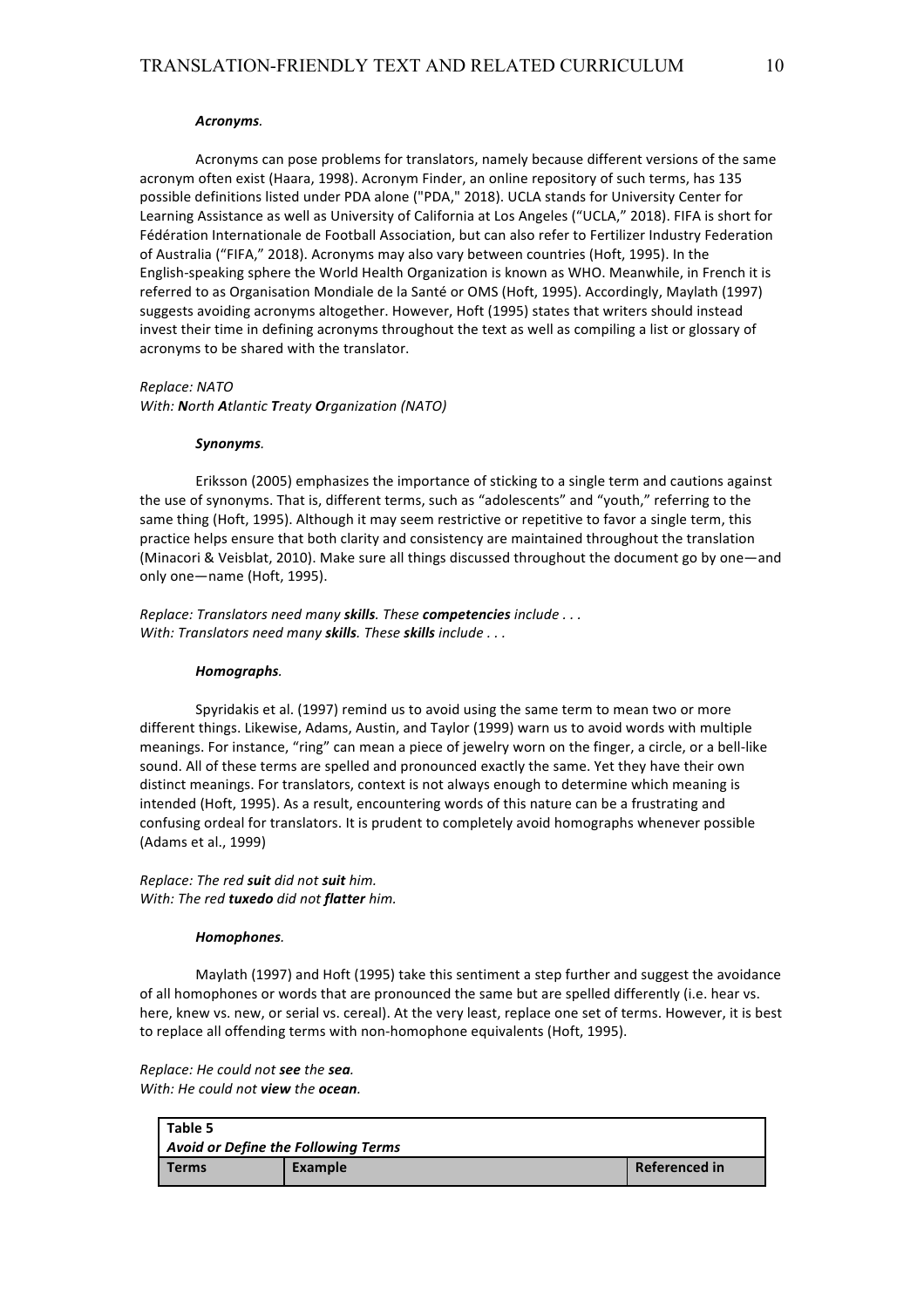|                 | ≌                   | <b>NATO</b>                                   | (Haara, 1998;       |
|-----------------|---------------------|-----------------------------------------------|---------------------|
| <b>Acronyms</b> | ⋈                   | Spell out: North Atlantic Treaty Organization | Mayath, 1997)       |
|                 | $\infty$            | skills/competencies                           | (Eriksson, 2005;    |
| <b>Synonyms</b> | $\triangledown$     | Choose one and change other instances: skills | Hoft, 1995)         |
|                 | $\infty$            | suit/suit                                     | (Spyridakis et al., |
| Homographs      | ∣√∣                 | Eliminate and replace: tuxedo/flatter         | 1997)               |
| Homophones      | $\circlearrowright$ | sea/see                                       | (Hoft, 1995;        |
|                 | $\sqrt{}$           | Eliminate and replace: view/ocean             | Maylath, 1997)      |

### **Controlled Language Systems**

It seems that different practitioners have conflicting opinions on the appropriateness of controlled language systems. Controlled language systems such as Plain English, Simplified English, and controlled language employ shorter sentences and use a limited vocabulary that advocates claim makes translation easier (Lipus, 2006). Though each of these three doctrines has its own set of rules, these terms are regularly used interchangeably and the intent of controlled language systems is the same: to increase the accuracy and speed of both human and machine translation while simultaneously producing documentation that is accessible and user-friendly (Thrush, 2001).

At the very least, translators seem to prefer when Plain English is used. Thirty-nine percent of translators surveyed indicated that translation is more burdensome when documents do not use Plain English (Gnecchi et al., 2011). However, Simplified English—a form of Controlled English that was developed by the European Association of Aerospace Industries—is much more restrictive than Plain English (Thrush, 2001).

Simplified English omits -ing verbs, restricts words to only one meaning, and limits the use of passive voice. Simplified English also limits the length of sentences. Furthermore, Simplified English guidelines specify the introduction of only one topic per paragraph and one instruction per sentence (Spyridakis, Holmback, & Scubert, 1997).

Some practitioners believe that Simplified English's short, succinct sentences can actually have adverse effects on the translation process. Lipus (2006) raises the point that shortening sentences often strips away vital context. Consequently, the author suggests including syntactic clues despite the fact that they may add to sentence length (Lipus, 2006). Meanwhile, Weiss (1998) points out that international audiences may associate a short, direct sentence style with a lack of effort on the writer's part. Limitations may also make it impossible to convey complicated ideas. Flint, Van Slyke, Starke-Meyerring & Thompson (1999) criticize the use of Controlled English, saying its reduced structures are not suitable for documentation that concerns high-tech products.

Detractors also point out that while Controlled English is easy to understand, it may be difficult to adopt. Kohl (2008) notes that "the amount of effort and knowledge that is required for developing and implementing Controlled English is considerable" (p. 243). In addition, restrictions on vocabulary and syntax can complicate the writing process. Weiss (1998) reiterates this idea saying, "At the extreme of Simplified English, the task of the writer resembles doing a word puzzle" (p. 258).

Kohl (2008) suggests that implementing Controlled English can lead to an increase in costs as well. Kodak, who developed one of the earliest versions of Controlled English, found that it was cheaper to teach their service technicians enough English to decipher the English versions of their manuals than to translate service manuals into more than 40 languages (Kohl, 2008). However, this was in 1989—well before the advent of the Internet as we know it. Nowadays, customers rely less on technicians and more on online help. Obviously, training every single customer to decipher the English versions of online help is not an option.

Moreover, post-editing costs may not have been taken into consideration in the Kodak analysis. According to Nyberg, Mitamura, and Huijsen (2003), in cases where the document is translated into multiple languages the decrease in post-editing costs can outweigh the increase in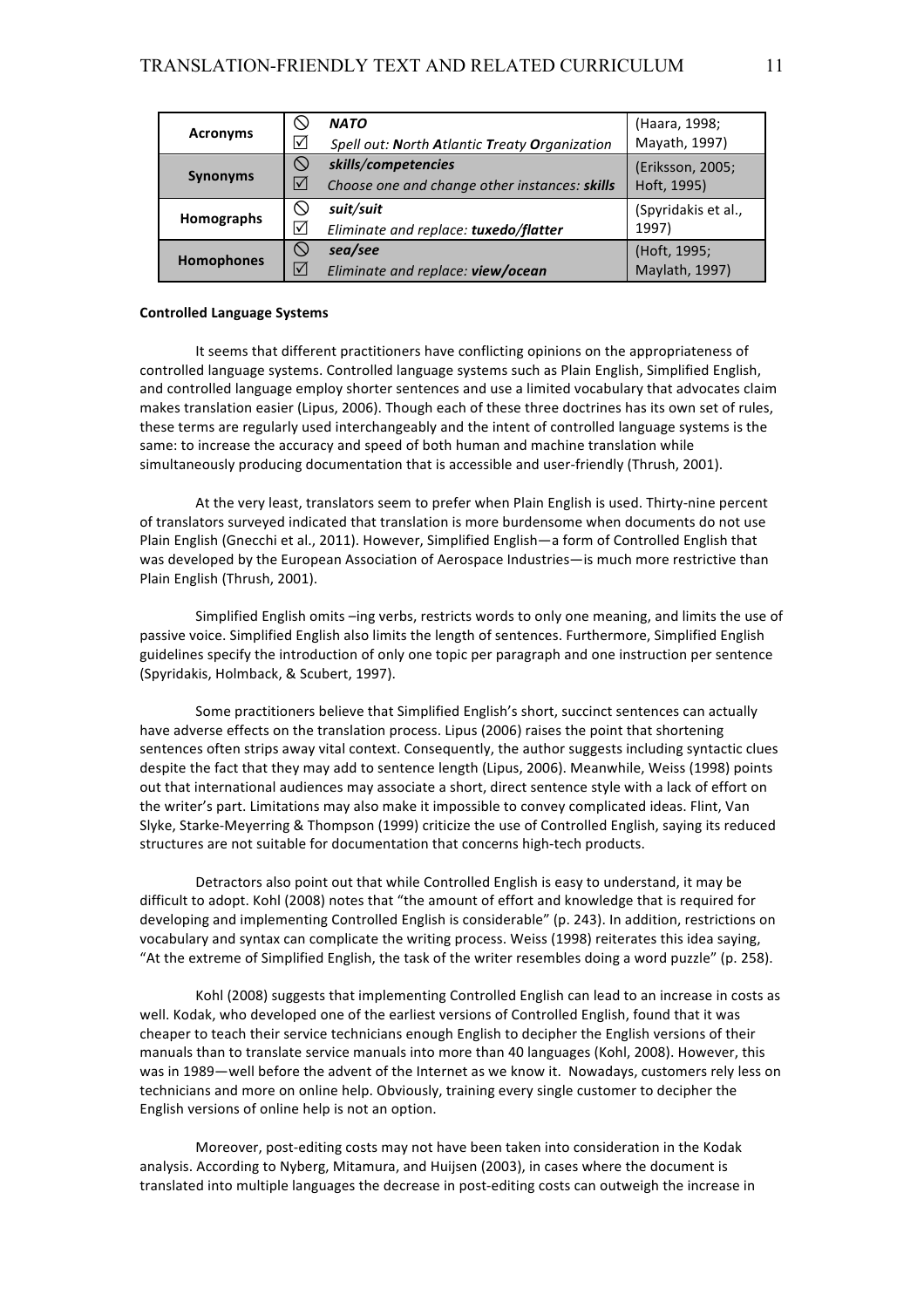training and implementation costs:

[I]ncreased post-editing is avoided when authors help to disambiguate the texts. This is desirable in domains where the source language is translated into several target languages and increased cost of post-editing is prohibitive. In domains where there are fewer target languages, the other side of this trade-off might be explored, if the number of ambiguous terms and types of post-editing operations required allow cost-effective post editing. (Nyberg, Mitamura, & Huijsen, 2003, p. 243)

What's more, Spyridakis et al. (1997) provide compelling evidence that Simplified English documents are easier to read and translate than their counterparts. In their 1997 study, translated versions of Simplified English documents were rated higher than translated versions of regular documents. Eighteen Chinese speakers and 15 Spanish speakers translated one of four aircraft industry documents into their native language. Two of the documents were written in Simplified English; and the other two were original non-simplified versions of the same document. The completed translations were given to raters whose native language was the same as that used in the translation. These raters graded the translation's accuracy, nearness in style to the English version, ease of comprehension, number of mistranslations, and number of omissions. An ANOVA was then used to analyze the results. In both cases the Simplified English versions of the documents performed better overall. Unsurprisingly, the Spanish translations benefited significantly more from the use of Simplified English than the Chinese translations (Spyridakis et al., 1997).

It seems that as machine translation becomes more and more widespread, a basic understanding of controlled language systems is beneficial. However, adhering to every aspect of controlled language, especially when procedures contradict the foundational rules of writing-for-translation or company protocol, can impede and overcomplicate the development of documentation. While controlled language is a valuable tool, technical communicators should use their own discretion when deciding which aspects of it to adopt and which to ignore. Perhaps the best approach is to embrace those practices that best align with your company's objectives and that at the same time support seamless interdepartmental communication.

#### **Collaboration**

Both translators and technical communicators must navigate a whole host of potential pitfalls in order to make the end product acceptable for a new audience. However, these pitfalls extend beyond the syntax and grammar guidelines outlined above. The translator and technical communicator's ability to collaborate in a cross-functional group is also central to a successful translation. Technical communicators and translators must learn to continually communicate and share resources with one another in order to avoid unnecessary delays, costs, and complications.

#### **Communication.**

Haara (1998) urges technical communicators to open up the lines of communication while Adams et al. (1999) emphasize how effective communication between translators and technical writers is absolutely vital to produce successful documentation. Ideally, technical communicators must not only establish but maintain contact with translators throughout the writing and translation process (Haara, 1998). Batova (2015) echoes this sentiment adding that technical communicators can improve their processes on both ends by developing a shared understanding of the "limits and possibilities inherent in each of their positions" (p. 230). She goes on to note that:

In many ways, translators and technical communicators are natural allies and a better mutual understanding could help both groups develop richer arguments for best practices in global communication." (Batova, 2015, p. 231)

Although outcomes are enhanced in instances where translators and technical communicators work in close proximity, communication can be accomplished through face-to-face or online means (Adams et al., 1999). In either circumstance, it is vital that the technical communicator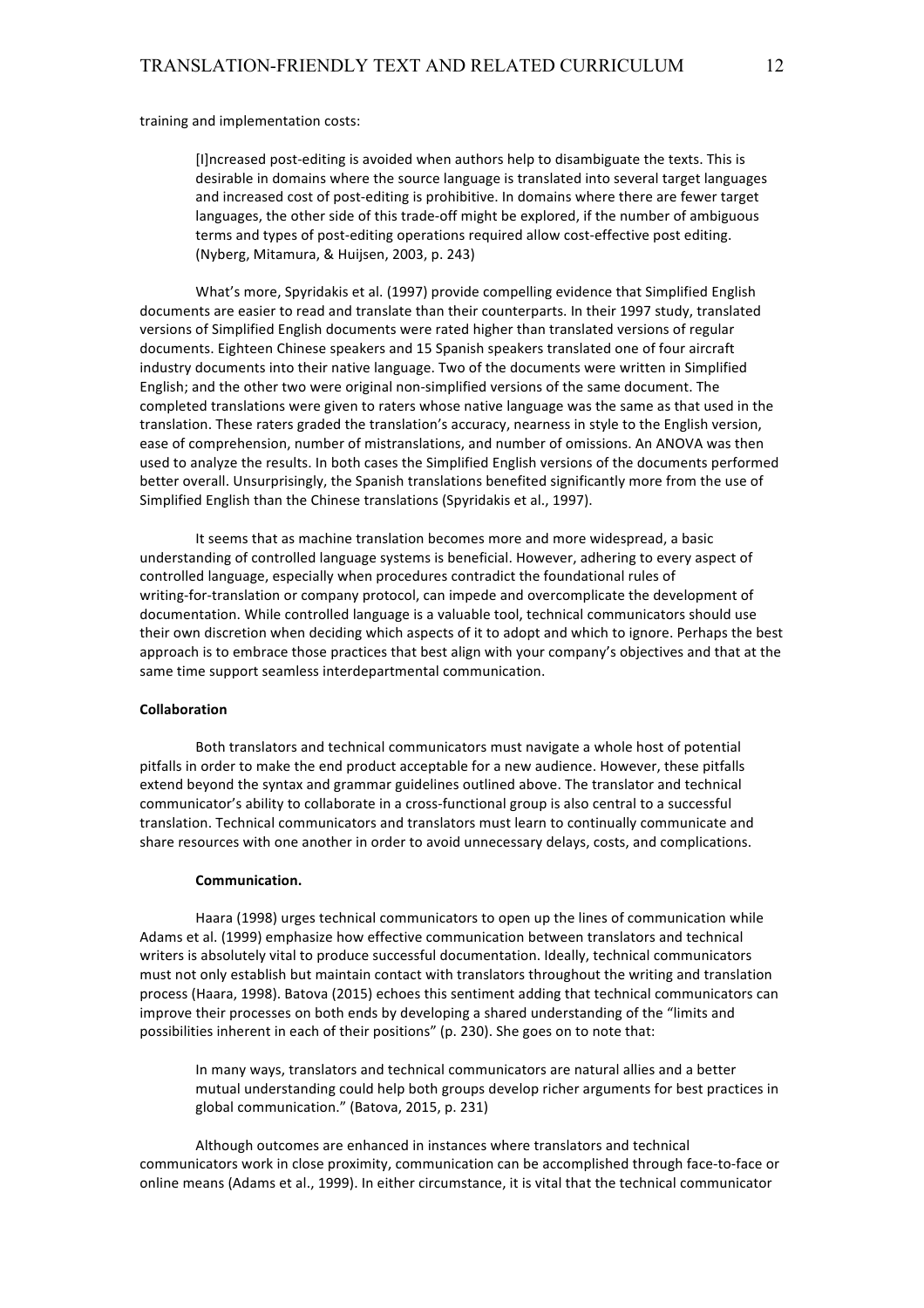identify responsible parties for each language into which the source document is to be translated and ensure that each of these individuals is familiar with the preferred terminology management practices and has access to any additional resources needed to enhance the quality of the translation (Batova, 2015).

#### **Sharing resources.**

Translators must make certain that they comprehend a document from top to bottom before attempting a translation. External resources, such as dictionaries and glossaries, help them efficiently clarify words and concepts needed to move forward (Spalink, 2000). Among other things, translators rely on external resources "to confirm a hypothesis on meaning, check or monitor the adequacy of an interim translation solution, and find or inspire new solutions" (Raido, 2014, p. 24). Due to linguistic or rhetorical differences, translators may need to educate themselves on the subject matter or even express information that is not included in the source text (Flint et al., 1999).

Authors such as Eriksson (2005), Flint et al. (1999), Haara (1998), and Maylath (1997) underscore the importance of sharing resources with translators. Eriksson (2005), who has worked as both a technical communicator and a translator, even goes so far as to claim that the quality of translations directly correlates with the translators' access to such resources.

What's more, Eriksson's observations are backed up by evidence. In her book Translation and Web Searching, Vanessa Enriquez Raido (2014) examines over a dozen studies on the efficacy of reference materials on translation quality. Although most of these studies were conducted on paper reference materials rather than the online reference materials that dominate the industry today, a significant proportion of them "established a positive correlation between the frequency of dictionary use and the quality of translations" (Raido, 2014, p. 25).

#### *Types of resources to share with translators.*

Reference manuals such as dictionaries and glossaries are just the beginning. According to Flint et al. (1999), beneficial resources may include illustrations, spec sheets, and even promotional brochures. It may also be advantageous to share quality examples of preexisting foreign language documents (Eriksson, 2005; Flint et al., 1999).

Haara (1998) notes that technical writers should also provide translators with a list of proper names. Armed with this list, translators can easily pinpoint terminology that can remain intact, such as product names (Globalme, 2011). This extra step may seem unnecessary to those of us who are unacquainted with the translation process. But Vermes (2003) points out that proper names are often modified by means of translation or substitution:

The translation of proper names has often been considered as a simple automatic process of transference from one language into another, due to the view that proper names are mere labels used to identify a person or a thing . . . the translation of proper names is not a trivial issue but, on the contrary, may involve a rather delicate decision-making process, requiring on the part of the translator careful consideration of the meanings the name has before deciding how best to render it in the target language. (Vermes, 2003, pp. 89-90)

Byrne (2006) calls attention to the fact that technical writers and translators both obtain information from various outside sources, such as dictionaries and glossaries, in order to produce a text. Sharing resources often takes little effort as they are already at one's disposal. However, the rewards are numerous. A list of recommended resources is presented in Table 6 below.

| Table 6<br><b>Types of Resources to Share with Translators</b> |                      |
|----------------------------------------------------------------|----------------------|
| <b>Resources</b>                                               | <b>Referenced in</b> |
| Dictionaries and glossaries                                    | (Flint et al., 1999) |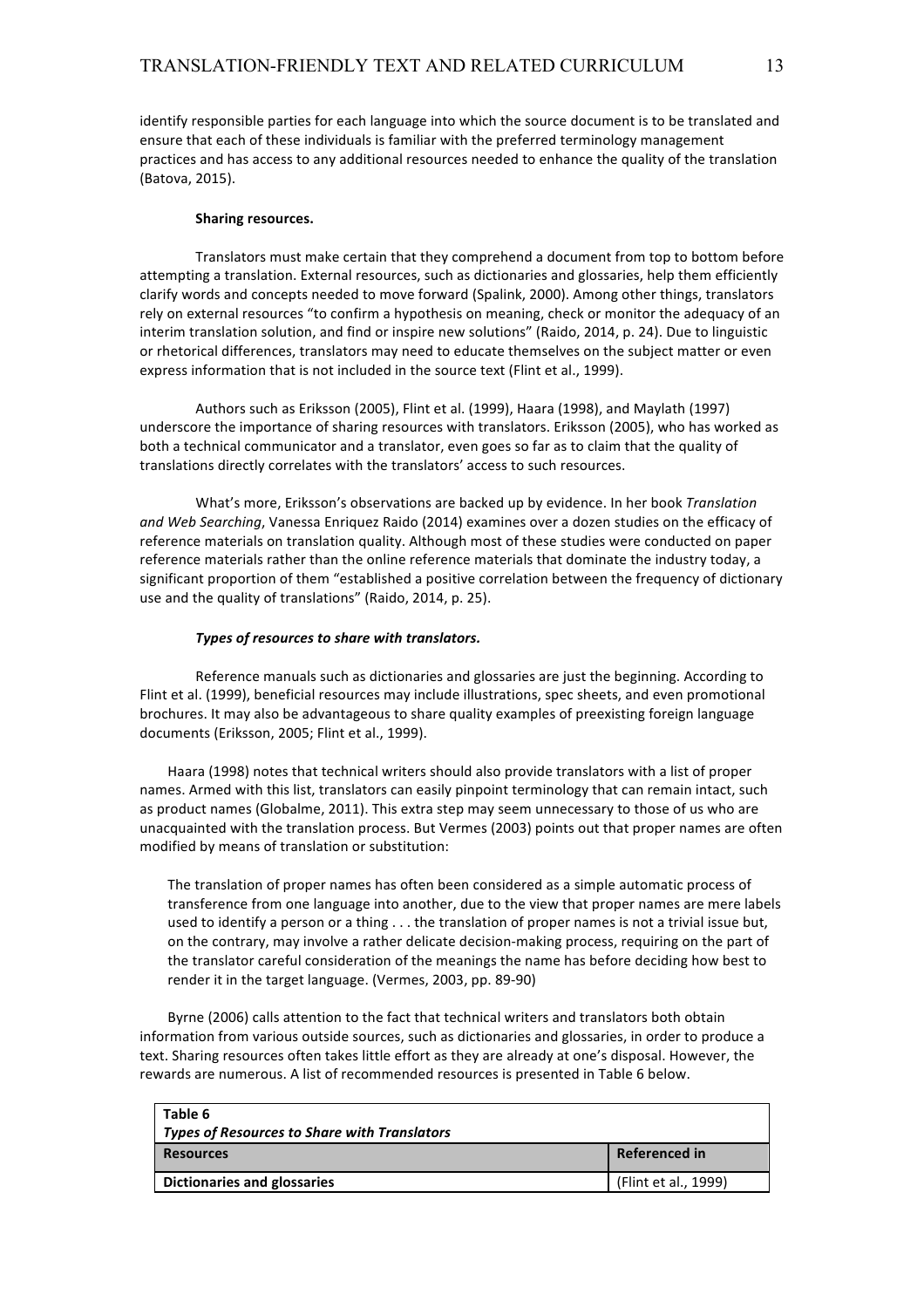| List of proper names and words that should not be modified  | (Haara, 1998)        |
|-------------------------------------------------------------|----------------------|
| Pre-existing translations or foreign language-use documents | (Eriksson, 2005)     |
| <b>Spec sheets</b>                                          | (Flint et al., 1999) |
| <b>Illustrations</b>                                        | (Flint et al., 1999) |
| <b>Brochures or other promotional documents</b>             | (Flint et al., 1999) |

#### **Writing-for-Translation in Technical Communication Curriculum**

Globalization is profoundly influencing technical communication in the workplace and, in the process, higher education (Starke-Meyerring, Duin, & Palvetzian, 2007). According to Maylath and Thrush (2000), the need to accommodate translators is so significant that "Many technical communication and translation company officials plea to have universities and colleges teach technical communication students to prepare documents for translation" (p. 233). Maylath goes on to explain:

In addition to raising sensitivity to the cultures in which one's writing will be read, technical writing courses are now obligated to raise awareness of language, particularly one's own language, and the ways in which it can cause confusion—not only for a nonnative reader of the language but even for a well-practiced and knowledgeable translator. (1997, pp. 342-343)

The major issue that stands in the way of producing learning environments that foster global literacies such as writing-for-translation is that technical communication is situated among a wide variety of disciplines such as English, mass communication, information design, engineering, and computing. What works in one instance does not necessarily work in another. In other words, a one-size-fits all model curriculum simply does not apply (Flammia, 2005).

Moreover, because technical communication is an interdisciplinary study, many faculty interested in integrating aspects of writing for translation find that they are unable to gain the administration's support as established conventions for course content do not necessarily include a focus on global literacy. For instance, many English departments concentrate on interpreting literature rather than writing for external—let alone international—audiences. Such circumstances make it difficult to gain the approval needed to nurture global competencies (Starke-Meyerring et al., 2007).

Still other practitioners caution against integrating translation competencies into programming, claiming that too close an association with other fields can be detrimental to the autonomy of technical communication. Rude (2009) points out that being seen as a service to a more dominant field can make technical communication and its contributions marginalized, diminishing the industry's agency and value.

However, technical writers do not work in isolation and others such as Blakeslee (2004) argue that practitioners need to seek yet more opportunities for academics to interact and collaborate on joint projects. In response to this, there have been a growing number of institutions incorporating successful global literacy strategies in recent years.

Given the lack of academic preparation coupled with an intense need for relevant training, I argue that technical communication programs should strive to incorporate similar strategies into their curricula. The best practices outlined above may seem simple enough—yet are challenging to implement. Fortunately, technical communication scholars and professors have developed courses, assignment sequences, and even partnerships that offer students essential writing-for-translation opportunities.

#### **Courses**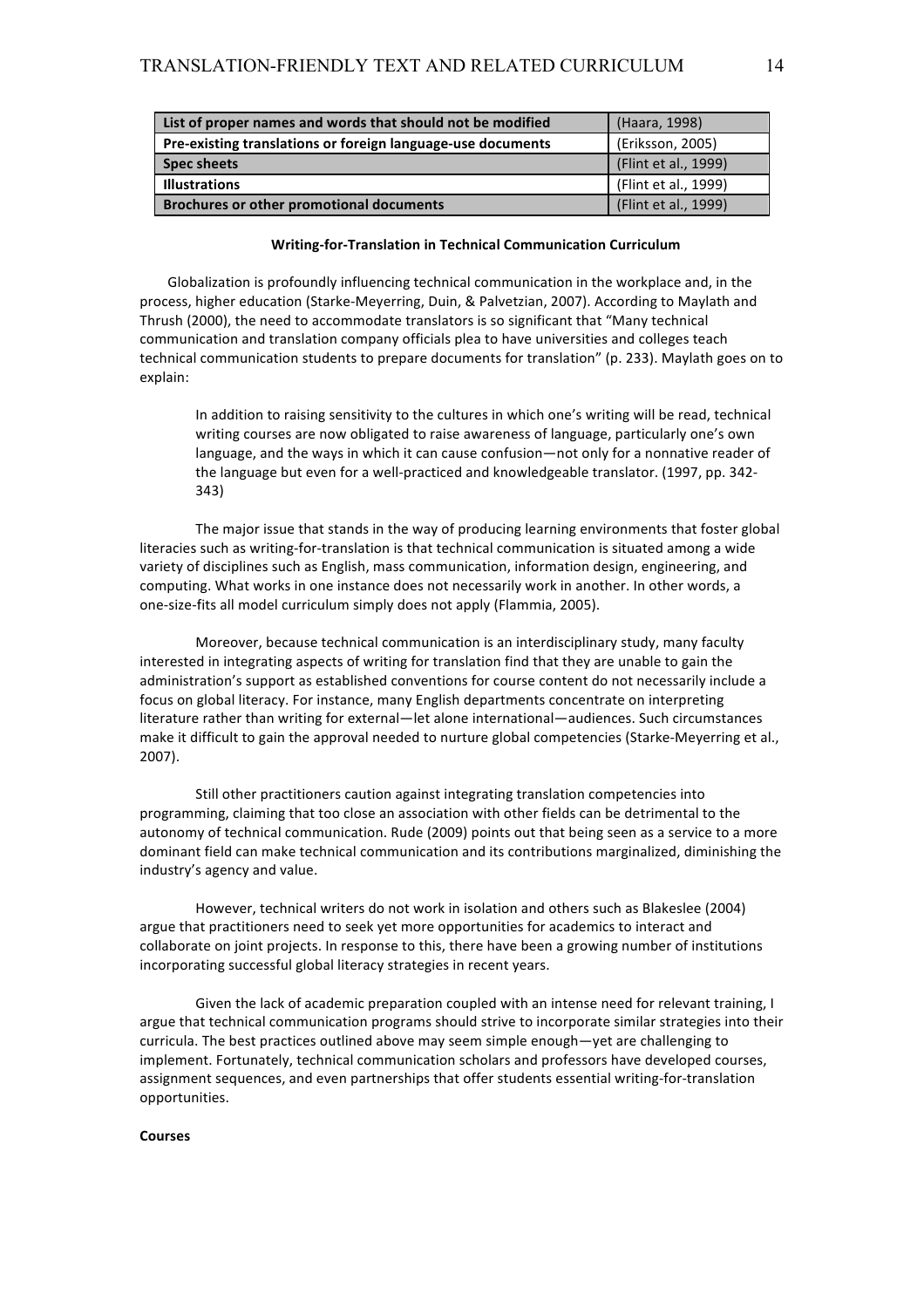Madelyn Flammia (2005) has perhaps addressed this issue most directly by sharing a wealth of resources and assignments she uses in her own undergraduate International Technical Communication course at the University of Central Florida, which introduces students to writing for translation. Flammia incorporates international technical communication within a framework that reinforces core technical communication skills while providing a wide array of assignments that can be integrated either individually or as part of a sequence.

According to Flammia (2005), students must understand the broader implications of international technical communication before they delve into the specifics of writing for translation. As a result, her course is specifically designed so that students narrow their focus as the semester progresses, building upon previous projects as they go. As Brady and José (2009) note:

If students come together to negotiate their disciplinary understandings of what it means to write and design documents for complex audience needs, they will enter their own professional communities with a greater appreciation for a variety of perspectives and approaches to solving problems as well as a deeper respect for what it means for others to function in their own communities of practice. (p. 49)

The semester begins with an interview assignment that develops into a country-specific report and culminates in a documentation project targeted towards an international audience. Students are assigned a country at the start of the semester and dedicate the entirety of their projects to this region. In this way, students become increasingly familiar with the intricacies of the language and culture for which they ultimately create a source document (Flammia, 2005).

#### **Interview with a technical communicator working abroad.**

At the beginning of the semester, each student creates a brief five to ten-question interview aimed at a technical communicator who is working abroad. In order to ensure that questions are pertinent to intercultural issues, all material is preapproved by the instructor prior to the interview date. Actual interviews are conducted through e-mail and students share findings with their peers through short oral presentations.

Flammia (2005) had great success recruiting interviewees through international professional organizations such as the IEEE Professional Communication or the Society for Technical Communication. In one instance, Flammia reached out to chapter presidents in target countries, who helped enlist participants from their member base. Besides introducing students to intercultural issues in technical communication, the assignment hones interview skills, which technical communicators routinely use to gather information from subject matter experts.

#### **Country-specific report.**

After completing the interview, students collaborate with others in order to research the country where their interviewee is based. This involves examining seven international variables: political, economic, social, religious, educational, linguistic, and technological. Students are encouraged to select other significant factors based on the unique characteristics of the country they have been assigned.

Over the course of the research, students may utilize sources beyond the scope of routine means such as the Library of Congress Country Studies, United Nations Website, U.S. Department of State Background Notes, and even local Chambers of Commerce. During this time, students work in groups of two or three, integrating fundamental teamwork skills into the experience.

#### **Documentation project.**

Lastly, each team is tasked with partnering with a local agency or company to complete a documentation project, which will ideally be translated for actual use. The project can be a print document or a website and should accommodate a real-life need in the country where their audience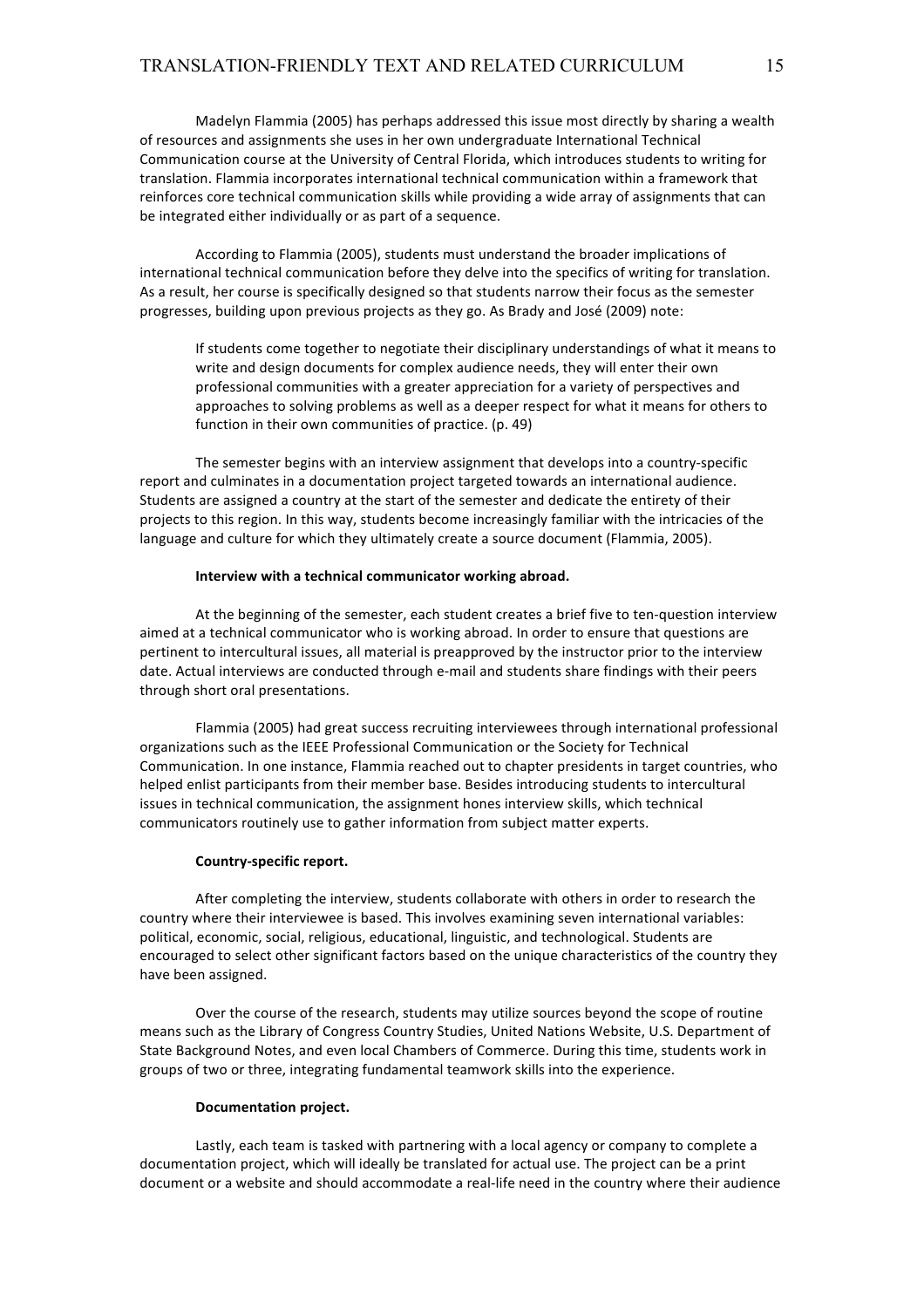resides. In addition to following writing-for-translation guidelines, the distribution method, document design, and content choices should all be informed by the students' newfound awareness of their target culture.

Some examples of projects include a resource for Mexican business executives wishing to trade with Americans and Canadians since the passing of the NAFTA agreement; a website for environmentally conscious individuals in Norway; and a planting guide to be distributed by a nonprofit seeking to eliminate hunger in developing nations by supplying seeds (Flammia, 2005). Depending on the topic of choice, the project has great potential to engage students in service learning while simultaneously preparing them to write documents that better accommodate the translation process.

Additional offerings employed by Flammia (2005) include 1) introducing students to cultural models, including the Iceberg Model, Theory of Contexting, and Cultural Value Dimensions 2) having students read news articles that have been translated into a target language and then translated back into English; 3) inviting translator speakers to highlight the challenges inadequate source documents can create and the costs ineffective translation can incur; 4) discussing case studies, such as Maylath's "Translating User Manuals: A Surgical Equipment Company's 'Quick Cut'" in order to showcase further translation challenges; 5) creating a student activity where teams use writing-for-translation guidelines to rewrite a set of instructions or other relevant documents; 6) letting students compile their own guidelines based on sources they've encountered over the course of the semester; and 7) having students use those guidelines as the standard on which to evaluate the work of their peers.

#### **Assignment Sequences**

Maylath (2007) maintains that unless a technical writer is preparing for a dual profession as a translator, a complete course on translation is excessive. Source documents are often translated into so many languages it is almost impossible to become familiar with the intricacies of each. Moreover, such practices can skew the division of labor between technical writer and translator (Maylath, 2007).

For this reason, Maylath (2007) suggests that translation components should simply be added to existing introductory technical writing courses and goes on to explain what exactly these components should entail. According to Maylath (2007), the additions should focus on four elements: clarity, terminology management, space and signposts, and cultural and rhetorical differences. The author goes on to provide actual examples of activities meant to help students master these areas.

#### **Rework a previous assignment.**

Students are given two weeks to revise a document that they composed earlier in the course so that it accommodates translators. This process drives home the fact that typically texts prepared with an English-speaking audience in mind are not suitable for translation without first undergoing some alterations. In the interim period, instructors should expose students to a variety of activities that acquaint learners with the finer points of writing-for-translation.

#### Introduction to issues through a letter or other document translated into English.

In order to illustrate issues that may cause confusion or misunderstanding among translators, the instructor can elect to present the class with an inaccurate rendering of a document into English. Maylath (2007) uses a letter, which has been translated from Swedish into English. However, any awkward translation of a text from another language into English should sufficiently showcase the various issues that can arise as a result of translation and help students envision what an international audience might encounter as a result of a poor outcome of translation. Ideally, the instructor is fluent in the source language or has studied specific elements of said document, so they can provide insights into how or why specific issues arise.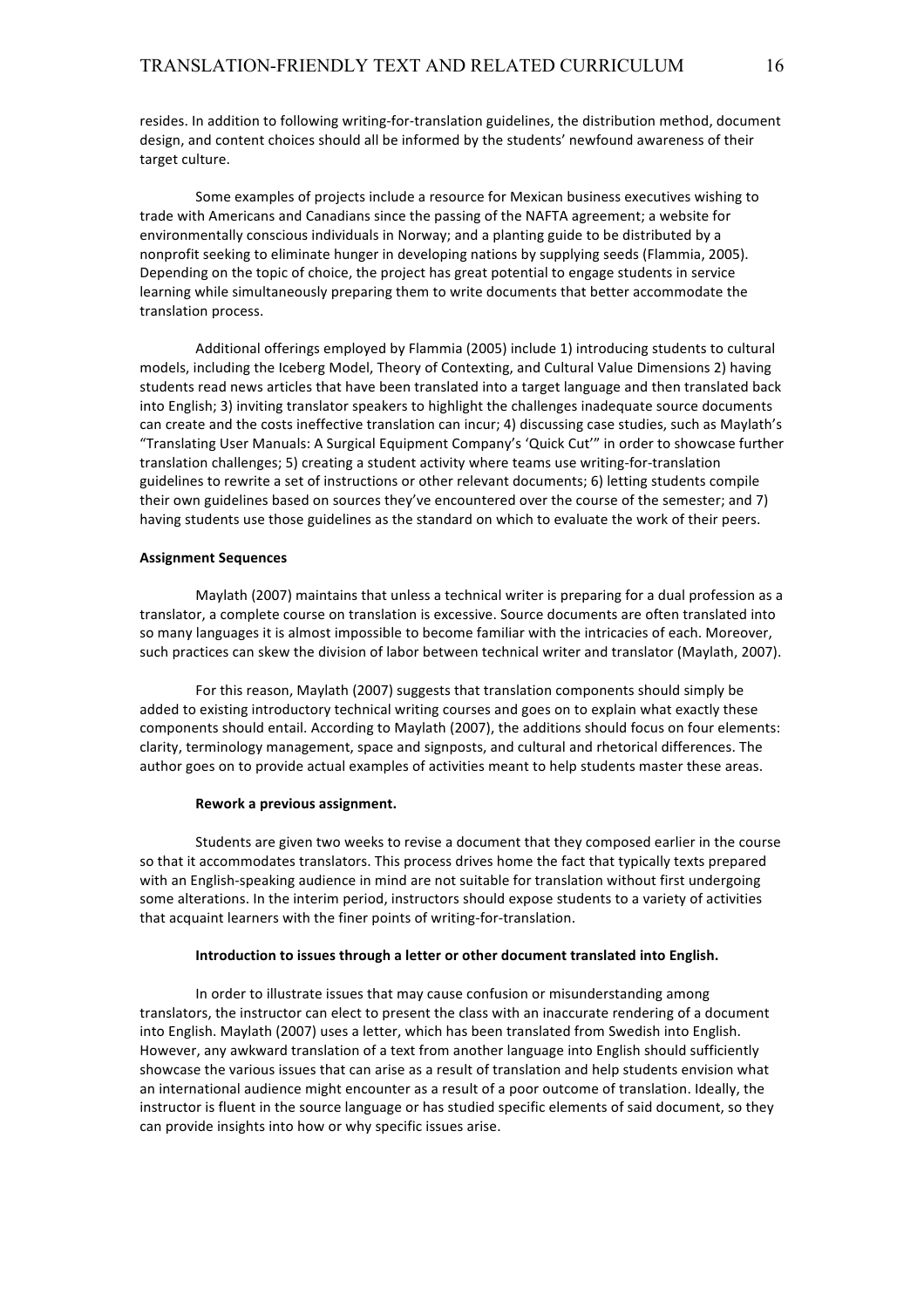#### Follow-up with examples to avoid from student documents.

As a follow-up, the instructor may choose to share actual excerpts from the documents students are set to work on. These excerpts should contain key mistakes to avoid. Since these documents were not prepared with translation in mind, students do not tend to be embarrassed by these errors. However, the instructor may elect to use examples from a previous course to avoid this scenario. 

#### **Articles with further advice.**

Maylath (2007) also recommends that instructors assign texts that acquaint students with additional writing-for-translation issues. Although there are plenty of relevant materials to choose from, the suggested texts include *Global Talk*, *Intercom*, and, *International Technical Communication*.

#### Line-by-line examination of own paper.

As part of this, students scour their own texts for idioms, acronyms, and other issues that they can eliminate. In order to aid their efforts, the instructor may choose to share a checklist of writing-for-translation tips that students can use as a guideline.

#### **Writing-for-translation common errors scavenger hunt.**

For emphasis, the class may also take part in an activity where students try and find examples of what not to do on the web or in print advertisements. Students can complete this activity on their own or in small groups. Either way, this activity culminates in sharing findings with the class.

#### **Identify areas lacking essential information.**

Lastly, students scour their text for information gaps that native speakers may take for granted but that could impede the translator. Examples of this include not specifying that a button needs to be released after it is pressed or the use of a phrasal verb such as "pull up." This direct approach helps call attention to key concepts students might otherwise overlook.

#### **Partnerships**

Although many institutions are following Maylath and Flammia's lead by integrating global literacies into their courses, other programs have concentrated on developing partnerships as the crux of these learning experiences. As Starke-Meyerring, Duin, and Palvetzian aptly remark "creating globally networked learning environments for their students is nearly an impossible task for programs to accomplish on their own. In fact, the nature of communication in global digital networks requires extensive global partnership work" (2007, p. 146).

Global partnerships are an emerging trend in technical communication programs that can be a welcome addition to both full courses and individual course components. In a survey of 81 faculty and program administrators 24% currently had one or more global partnership and 12% were in the stages of planning one (Starke-Meyerring et al., 2007). Although global partnerships do not necessarily relate directly to writing for translation, they play on related competencies such as distance communications, collaboration for quality, and large-scale audience analysis (Starke-Meyerring et al., 2007).

#### **Research partnerships.**

Some practitioners choose to form partnerships that are research focused. The Technical Communication Department at the University of Washington and the Department of Communication Studies at the Universities of Twente in the Netherlands have developed collaborative research initiatives, which have produced a number of publications, including a joint special issue of Technical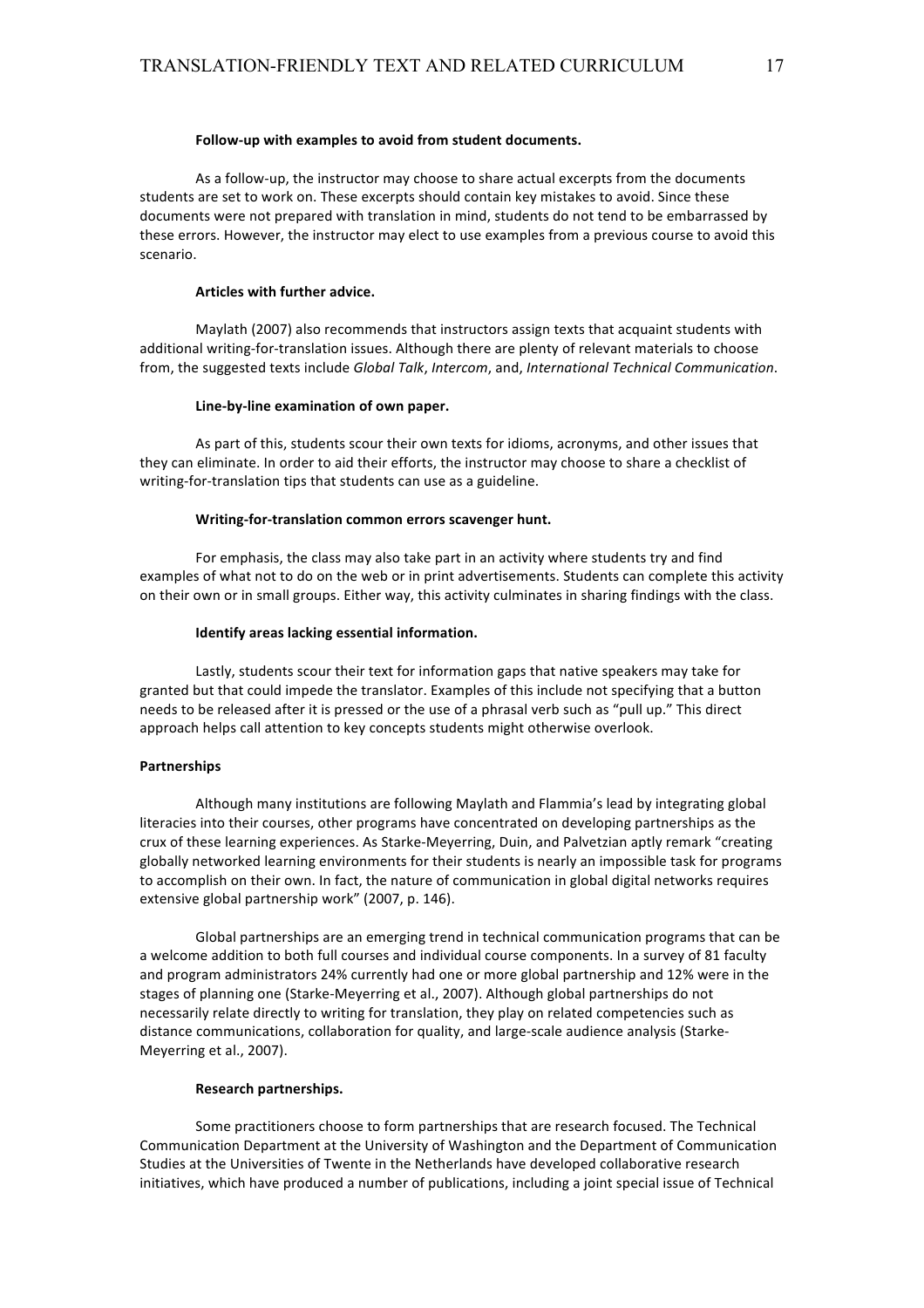Communication and IEEE Transactions on Professional Communication (Starke-Meyerring et al., 2007).

In addition to facilitating scholarly input these collaborations offer opportunities for team teaching, student exchanges, faculty sabbaticals, and joint course development. (Starke-Meyerring et al., 2007).

### **Classroom partnerships.**

One of the most successful international partnerships, which focuses on writing for translation, has been the Transatlantic Project initiated by Bruce Maylath in 1999 (Starke-Meyerring et al., 2007). Over the course of the project, students develop terminology glossaries and documentation which is ultimately translated. Perhaps more importantly, students engage in electronic cross-cultural collaboration and learn to negotiate appropriate rhetorical choices for international audiences along the way.

The project initially had a single class of University of Wisconsin-Stout students write instructions, which were translated by Hogeschool Gent students. Since then it has expanded to include all sections of the Technical Communication Course at Wisconsin Stout and various European universities, encompassing 13 instructors and 200-300 students.

Michigan Technological University conducts a similar exercise where students work in teams to compose instructional pamphlets for international students, who they later collaborate with (Brady and José, 2009). Topics include practical applications such as "How to open a bank account in the US" or "Safety tips for driving during the winter in the Upper Peninsula" (Brady and José, 2009). Technical communication students receive feedback from international students and see firsthand what stumbling blocks their writing creates for non-native speakers and learn how to overcome these pitfalls (Brady and José, 2009).

As Brady and José (2009) point out, instructions are "the perfect genre for incorporating more intercultural issues and workplace writing in the classroom" as they are the most common document type to be translated into multiple languages (p. 51). Although the project has merit in itself, this exercise could also very easily be adapted to contain a translation component (Brady and José, 2009).

#### **Partnership pitfalls and potential.**

Unfortunately, not all programs have the means and backing to conduct classroom or research partnerships. Over half (51%) of survey respondents who are not currently engaged in partnerships cited lack of resources as their biggest challenge.

In order for such efforts to flourish, practitioners should consider the following recommendations: share best pedagogical practices, assignments, and instructional strategies; build a repertoire of instructional material designed solely for such classes; and collaborate on teaching materials, textbooks, and other learning resources (Starke-Meyerring et al., 2007). Programs in higher education that wish to form international partnerships must actively seek out various methods to connect with like-minded individuals, whether overseas or across the United States.

The more connections that can be made, the easier it will be to build leadership capacity and to stoke the internal interest needed to ultimately achieve related aims (Starke-Meyerring et al., 2007). Starke-Meyerring et al. (2007) set out to give explicit examples of how to foster such growth. The trio urges stakeholders to create networking opportunities with other institutions via technical communication conferences. Interested faculty can also develop a committee or shared space where they can exchange ideas within their institution. Through these venues, faculty may foster collaborative research contributions, develop a collection of sources or forums pertinent to their interests and research aims, and share information concerning funding opportunities related to intercultural communication (Starke-Meyerring et al., 2007).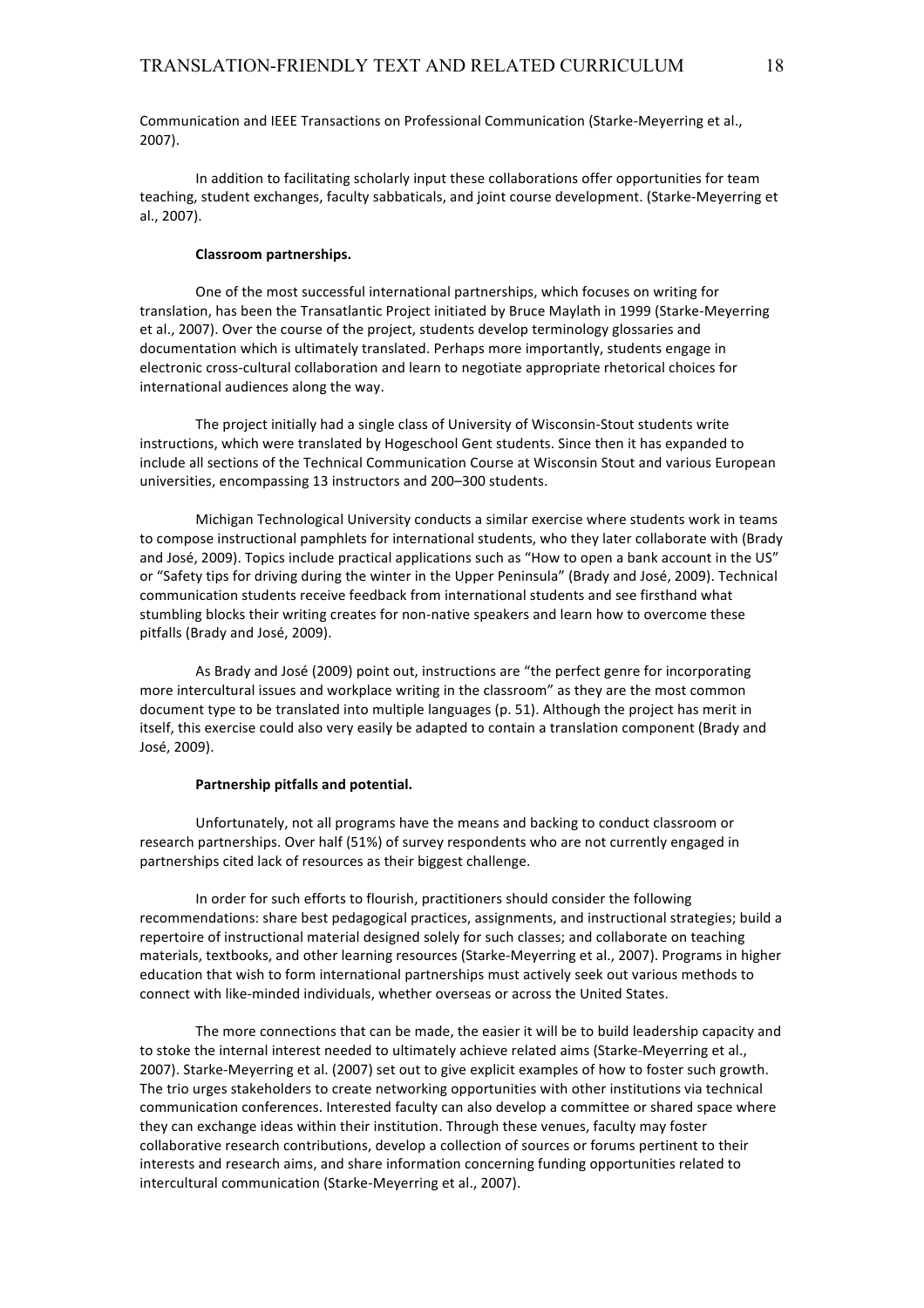Perhaps these partnership-enriching activities are the most promising starting point for those interested in overcoming the conventional institutional division between local and global learning. More than ever before, technical communication programs need to encourage a culture of support by exploring as many options as possible and sharing their victories and vision with those of a similar mindset.

# **Conclusion**

The perception of English as the lingua franca has led technical communication programs to discount the importance of teaching students to write for translation. In order to address this issue, universities should consider revising their technical communication programs to include a writing-for-translation component. However, comprehensive sources also need to be made available to those already immersed in the field.

The offering above is a small sample of a body of work that is only just beginning to be realized. Research on documents produced for translation is still scarce, and numerous scholars have advocated further examination of this and related areas.

As the global marketplace continues to grow, evidence that writing-for-translation guidelines and teachings are effective becomes increasingly important to meet the needs of this ever-expanding international audience. The future of technical communication depends upon fostering writingfor-translation foundational skills whether in the classroom, on the job, or through self-study.

Subsequently, the development of specific evidence-based educational models is increasingly important. Such contributions help justify the inclusion of coursework derived from or analogous to them and advance this emerging and much overdue dialogue.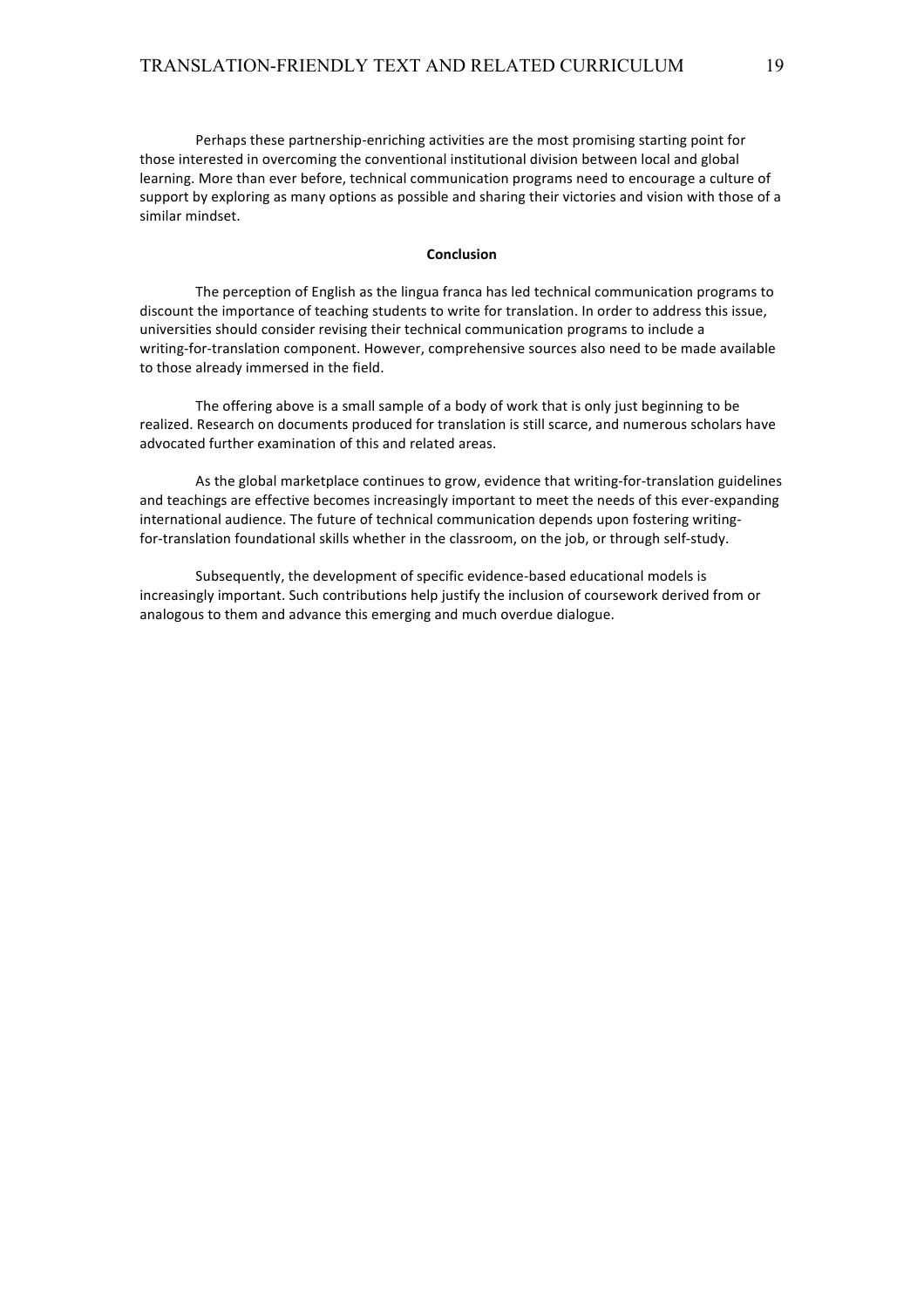# References

- Adams, A. H., Austin, G. W., & Taylor, M. (1999). Developing a resource for multinational writing at Xerox corporation. *Technical Communication*, *46*(2), 249–254.
- Barnett, M. A. (1989). *More than meets the eye: Foreign language reading*. Englewood Cliffs, NJ: Prentice Hall.
- Batova, T., & Clark, D. (2015). The complexities of globalized content management. *Journal of Business and Technical Communication*, *29*(2), 221– 235.
- Blakeslee, A. M., & Spilka, R. (2004). The state of research in technical communication. *Technical Communication Quarterly*, *13*(1), 73–92.
- BMJ Opinion. (2012, August 16). Richard Smith and Nataly Kelly: Global attempts to avoid talking directly about death and dying [Blog post]. Retrieved from http://blogs.bmj.com/bmj/2012/08/16/richard-smith-and-nataly-kelly-globalattempts-to-avoid-talking-directly-about-death-and-dying/
- Brady, A., & José, L. (2009). Writing for an international audience in a U.S. technical communication classroom: Developing competences to communicate knowledge across cultures. *Nordic Journal of English Studies*, *8*(1), 41–60.
- Byrne, J. (2006). *Technical translation: Usability strategies for translating technical documentation*. Dordrecht, Netherlands: Springer.
- Crum, R. (1991). *Berlitz tips: Writing copy for better translation*. New York, NY: Berlitz.
- Depalma, D. Stewart, R, Lommel, A. & Pielmeier H. (2017). *The language services market.* Cambridge, MA: Common Sense Advisory.
- Eriksson, M. (2005). How to save time and money by connecting the writing process to the update and translation process. *IEEE International Professional Communication Conference Proceedings* (pp. 840–845). Piscataway, NJ: IEEE.
- FIFA. (2018). In *Acronym finder.* Retrieved from https://www.acronymfinder.com/ FIFA.html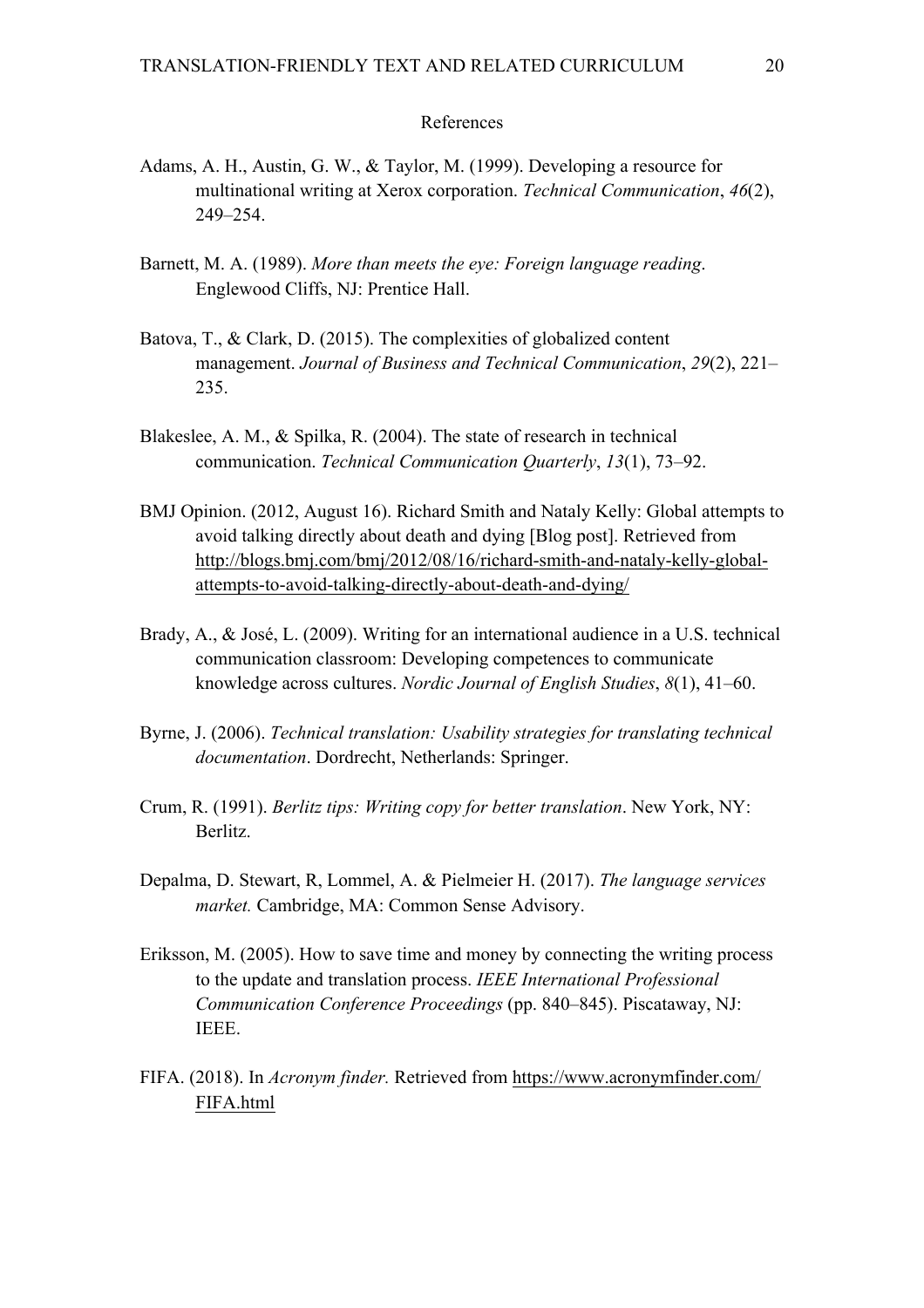- Flammia, M. (2005). Connecting to the audience: Strategies for teaching students to write for translation. *IEEE International Professional Communication Conference Proceedings* (pp. 379–389). Piscataway, NJ: IEEE.
- Flint, P., Van Slyke, M. L., Starke-Meyerring, D., & Thompson, A. (1999). Going online: Helping technical communicators help translators. *Technical Communication*, *46*(2), 238–248.
- Globalme. (2011). *Writing for a global audience: 25 Dos and Don'ts.* [Online guide]. Retrieved from https://www.globalme.net/blog/writing-for-a-global-audience-25-dos-and-donts
- Gnecchi, M., Maylath, B., Mousten, B., Scarpa, F., & Vandepitte, S. (2011). Field convergence between technical writers and technical translators: Consequences for training institutions. *IEEE Transactions on Professional Communication*, *54*(2), 168–184.
- Haara, B. (1998). Challenging the way we learn to write for a global audience. *IEEE International Professional Communication Conference Proceedings* (pp. 293– 303). Piscataway, NJ: IEEE.
- Hoft, N. L. (1995). *International technical communication: How to export information about high technology*. New York, NY: John Wiley & Sons, Inc.
- Iverson, S. P. (2002) Content management beyond English, *IEEE International Professional Communication Conference Proceedings* (pp. 446–449). Piscataway, NJ: IEEE.
- Kaynak, E. & Herbig, P. (2013). *Handbook of cross-cultural marketing*. New York, NY: The Haworth Press, Inc.
- Kingscott, G. (2002). Technical translation and related disciplines. *Perspectives: Studies in translatology*, *10*(4), 247–255.
- Kohl, J. R. (2008). *The global English style guide: Writing clear, translatable documentation for a global market*. Cary, NC: SAS Institute.
- Lipus, T. (2006). International consumer protection: Writing adequate instructions for global audiences. *Journal of Technical Writing and Communication*, *36*(1), 75–91.

Maaks, B. M. (2003). Translation stumbling blocks. *Intercom*, *50*(5), 8.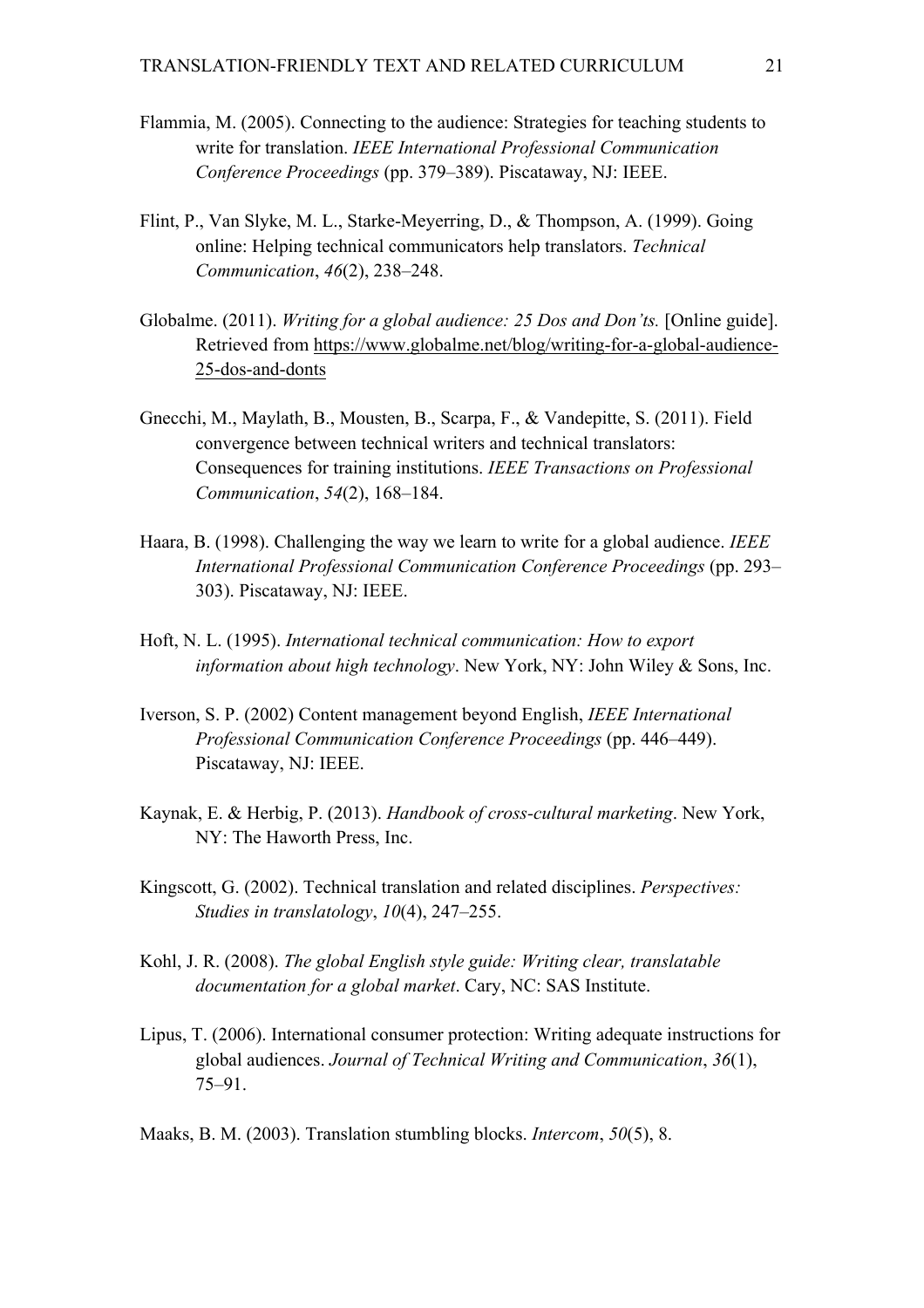- Maylath, B. (1997). Writing globally: Teaching the technical writing student to prepare documents for translation. *Journal of Business and Technical Communication*, *11*(3), 339–352.
- Maylath, B., & Thrush, E. (2000). Café, the, ou lait? Teaching technical communicators to manage translation and localization. In P.J. Hager & H. J. Schreiber (Eds.), *Managing global communication in science and technology*  (pp. 233–254). New York, NY: Wiley & Sons.
- Meloncon, L., & Henschel, S. (2013, February). Current state of U.S. undergraduate degree programs in technical and professional communication. *Technical Communication*, *60*(1), 45–64.
- Minacori, P., & Veisblat, L. (2010). Translation and technical communication: Chicken or egg? *Meta: Translators' Journal*, *55*(4), 752–768.
- MTM Linguasoft. (2015). *Tips on writing for translation.* [Online guide]. Retrieved from www.mtmlinguasoft.com/wp.../MTM-LinguaSoft-tips-for-writing-fortranslation.pdf
- Nyberg, E., Mitamura, T., & Huijsen, W. (2003). Controlled language for authoring and translation. In Somers, H. (Ed.), *Computers and translation: A translator's guide* (pp. 245–282). Philadelphia, PA: John Benjamins Publishing.
- One Hour Translation. (2014, November 12). Translating into Chinese from English is challenging enough—and is even more so when the passive voice is involved [Blog post]. Retrieved from https://www.onehourtranslation.com/ translation/blog/active-and-passive-voice-english-and-chinese
- Perälä, S. (2014). *Terminology management as a part of documentation development*. Unpublished doctoral dissertation, University of Tampere.
- PDA. (2018). In *Acronym finder.* Retrieved from https://www.acronymfinder.com/ PDA.html
- Raido, V. E. (2014). *Translation and web searching*. New York, NY: Routledge.
- Rude, C. D. (2009). Mapping the research questions in technical communication. *Journal of Business and Technical Communication*, *23*(2), 174–215.
- Schubert, K. (2009). Positioning translation in technical communication studies. *Journal of Specialized Translation*, *11*, 17–30.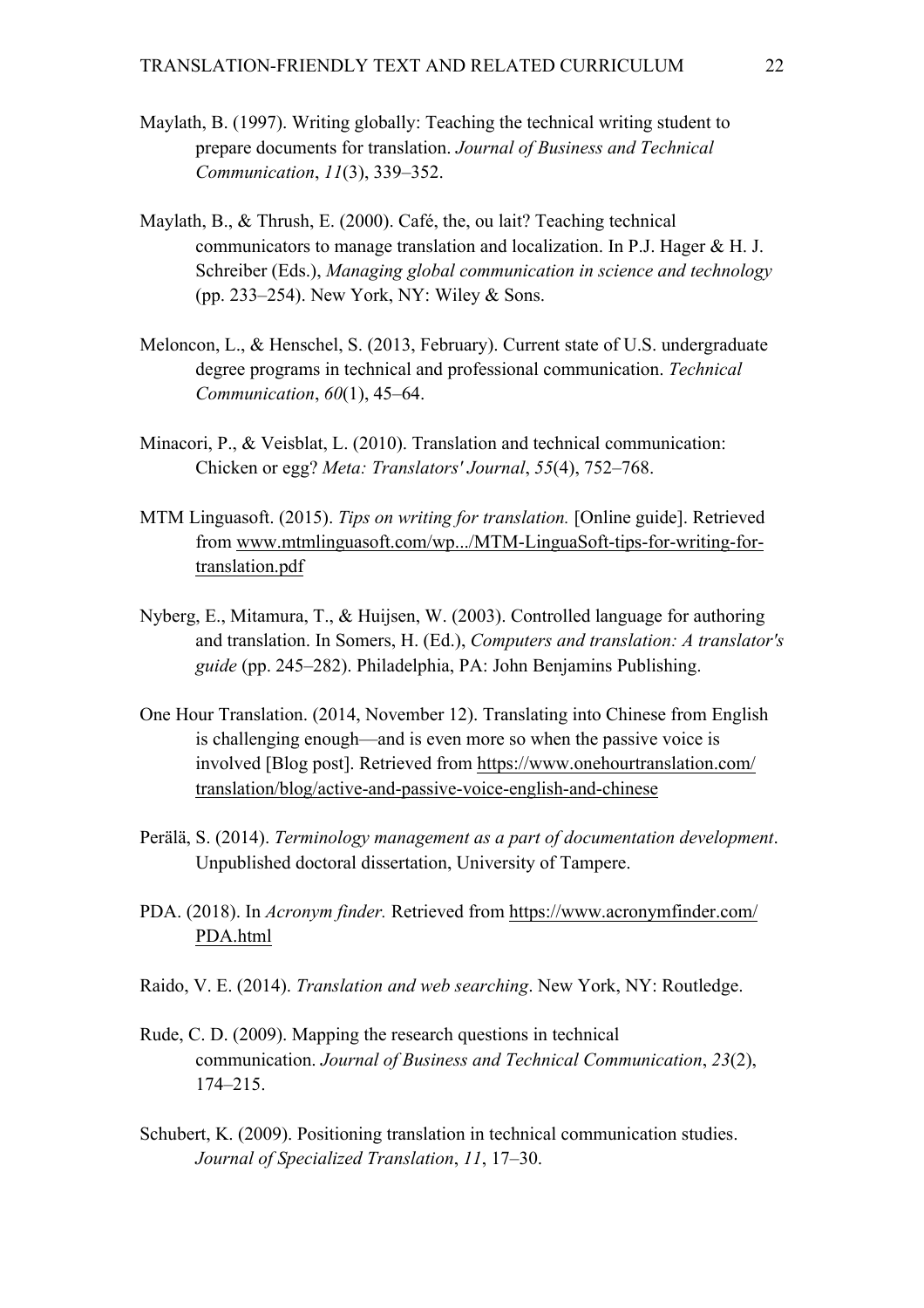- Schubert, K. (2012). Technical communication and translation. In Rothkegel, A. & Ruda, S. (Eds.), *Communication on and via technology* (pp. 111–128). Berlin, Germany: De Gruyter Mouton.
- Spalink, K. (2000). Improving cost-effectiveness in the documentation development process through integrated translation. In P.J. Hager & H. J. Schreiber (Eds.), *Managing global communication in science and technology* (pp. 179–202). New York, NY: Wiley & Sons.
- Spyridakis, J. H., Holmback, H., & Shubert, S. K. (1997). Measuring the translatability of simplified English in procedural documents. *IEEE Transactions on Professional Communication*, *40*(1), 4–12.
- Starke-Meyerring, D., Duin, A. H., & Palvetzian, T. (2007). Global partnerships: Positioning technical communication programs in the context of globalization. *Technical Communication Quarterly*, *16*(2), 139–174.
- The Translation Company. (2011). *Spanish translation guidelines* [Online guide]. Retrieved March 14, 2018 from https://thetranslationcompany.com/ resources/language-country/spanish/ultimate-guide.htm
- Thrush, E. A. (1993). Bridging the gaps: Technical communication in an international and multicultural society. *Technical Communication Quarterly*, *2*(3), 271– 283.
- Thrush, E. A. (2001). Plain English? A study of plain English vocabulary and international audiences. *Technical Communication*, *48*(3), 289–296.
- UCLA. (2018). In *Acronym finder.* Retrieved from https://www.acronymfinder.com/ UCLA.html
- U.S. Census Bureau. (2016). Language spoken at home. *American Community Survey 5-Year Estimates.* Retrieved from https://factfinder.census.gov/faces/ tableservices/jsf/pages/productview.xhtml?src=CF
- U.S. Department of Labor, Bureau of Labor Statistics. (2017). Interpreters and translators. *Occupational Outlook Handbook.* Retrieved from https://www.bls.gov/ooh/media-and-communication/interpreters-andtranslators.htm
- Vermes, A. P. (2003). Proper names in translation: An explanatory attempt*. Across languages and cultures*, *4*(1), 89–108.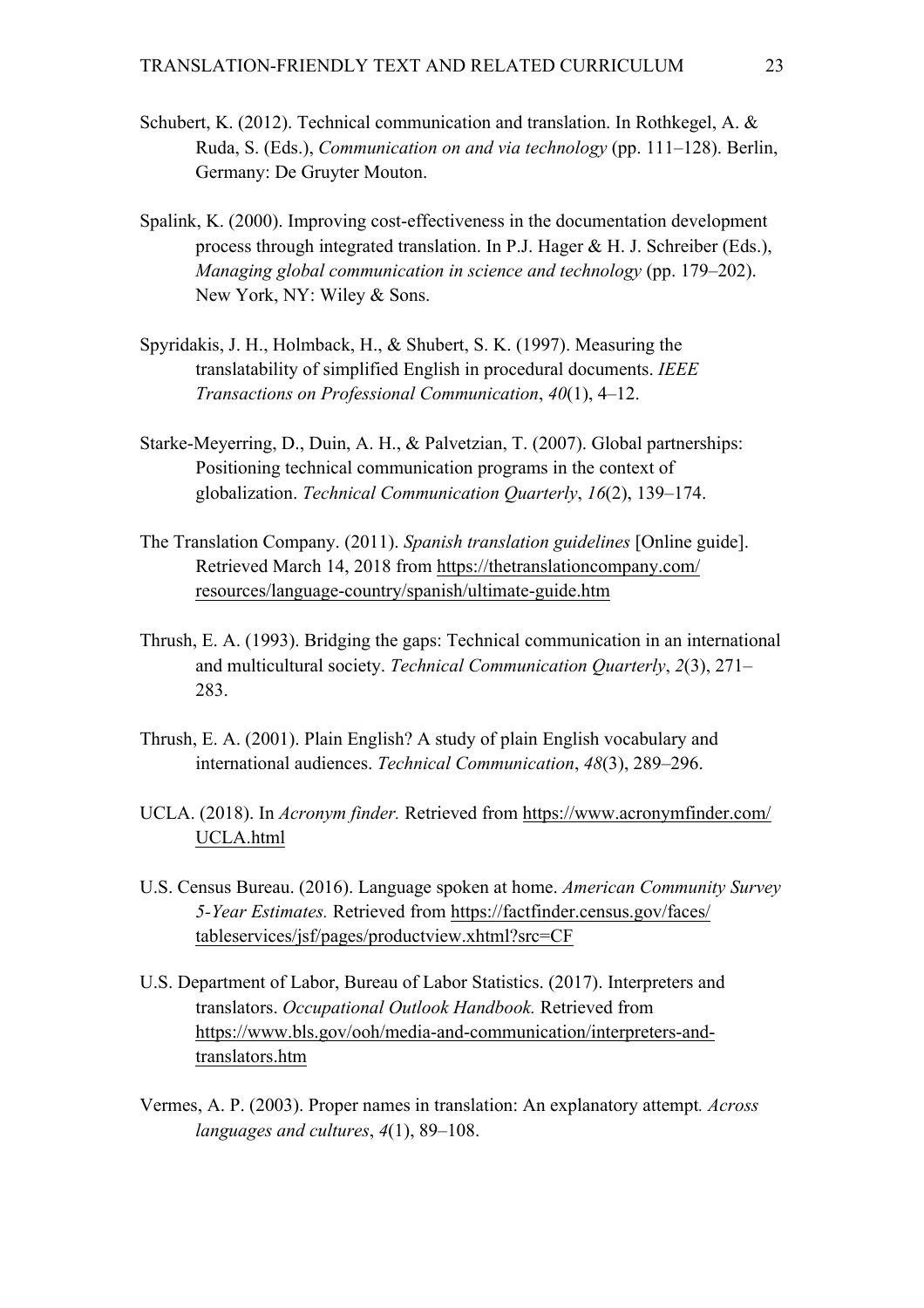- Weiss, E. H. (1998). Technical communication across cultures: Five philosophical questions. *Journal of Business and Technical Communication. 12*(2), 253– 269.
- Weiss, T. (1995). Translation in a borderless world. *Technical Communication Quarterly. 4*(4), 407–425.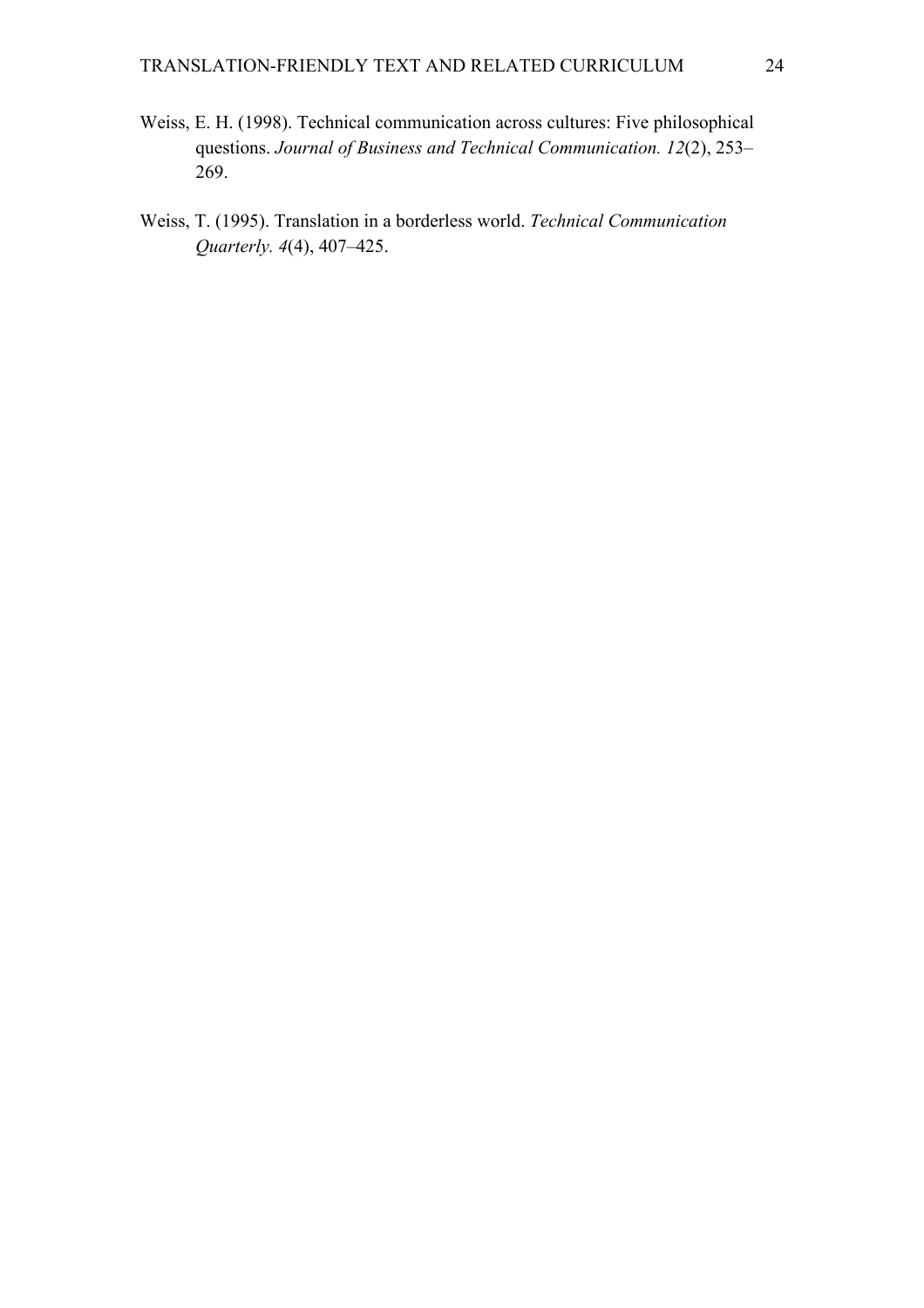# Appendix\*

# *Grammar Recommendations*

| Table 1                       |                                                   |                                   |                      |  |
|-------------------------------|---------------------------------------------------|-----------------------------------|----------------------|--|
| <b>Include Function Words</b> |                                                   |                                   |                      |  |
| <b>Parts of Speech</b>        | <b>Referenced in</b><br>Such as<br><b>Example</b> |                                   |                      |  |
| <b>Articles</b>               | a, an, the                                        | Go to [the] main menu.            | (Flint et al., 1999) |  |
| <b>Prepositions</b>           | to, in, after, on                                 | It will be available [on] Friday. | (Flint et al., 1999) |  |
| <b>Conjunctions</b>           | but, that, when, than                             | The class [that] he took.         | (Maylath, 1997)      |  |
| <b>Pronouns</b>               | he, she, them, it                                 | [Do you] want to contact us?      | (Flint et al., 1999) |  |

| Table 2<br>Avoid the Following Types of Words and Phrases |                                                                                                                |                                 |  |
|-----------------------------------------------------------|----------------------------------------------------------------------------------------------------------------|---------------------------------|--|
| <b>Words/Phrases</b>                                      | <b>Example</b>                                                                                                 | <b>Referenced in</b>            |  |
| <b>Invisible Plurals</b>                                  | $\circlearrowright$<br>program settings<br>⊻<br>the six separate settings for the program                      | (Haara, 1998)                   |  |
| <b>Gerunds</b>                                            | $\circledcirc$<br><b>Setting</b> the timer is important.<br>☑<br>It is important to set the timer.             | (Haara, 1998;<br>Maylath, 1997) |  |
| <b>Phrasal Verbs</b>                                      | O<br>shut off<br>⊻<br>stop                                                                                     | (Thrush, 2001)                  |  |
| <b>Helping Verbs</b>                                      | $\circledcirc$<br>You may want to consider<br>$\overline{\mathsf{M}}$<br>We recommend $\ldots$                 | (Haara, 1998;<br>Maaks, 2003)   |  |
| Shifts in<br><b>Number</b>                                | $\infty$<br><b>Croatia</b> is the new member. <b>They</b> had<br>⋈<br><b>Croatia</b> is the new member. It had | (Maylath, 1997)                 |  |

| Table 3<br>Avoid the Following Figures of Speech and Forms of Expression |                                                                                                     |                                      |  |  |
|--------------------------------------------------------------------------|-----------------------------------------------------------------------------------------------------|--------------------------------------|--|--|
| <b>Expressions</b>                                                       | <b>Example</b>                                                                                      | <b>Referenced in</b>                 |  |  |
| <b>Metaphor</b>                                                          | $\infty$<br>Attach the table leg.<br>$\triangledown$<br>Attach <b>part A</b> .                      | (Flint et al., 1999;<br>Haara, 1998) |  |  |
| Idiom                                                                    | $\infty$<br>Stay on the ball.<br>$\blacktriangledown$<br>Be efficient.                              | (Maylath, 1997)                      |  |  |
| Comparative                                                              | ல<br>better than<br>$\blacktriangledown$<br>Since 1950, XYZ has served 1 million users.             | (Haara, 1998)                        |  |  |
| <b>Superlative</b>                                                       | $\circlearrowright$<br>the best<br>$\triangledown$<br>(Same as above. Stress longevity/popularity.) | (Haara, 1998)                        |  |  |